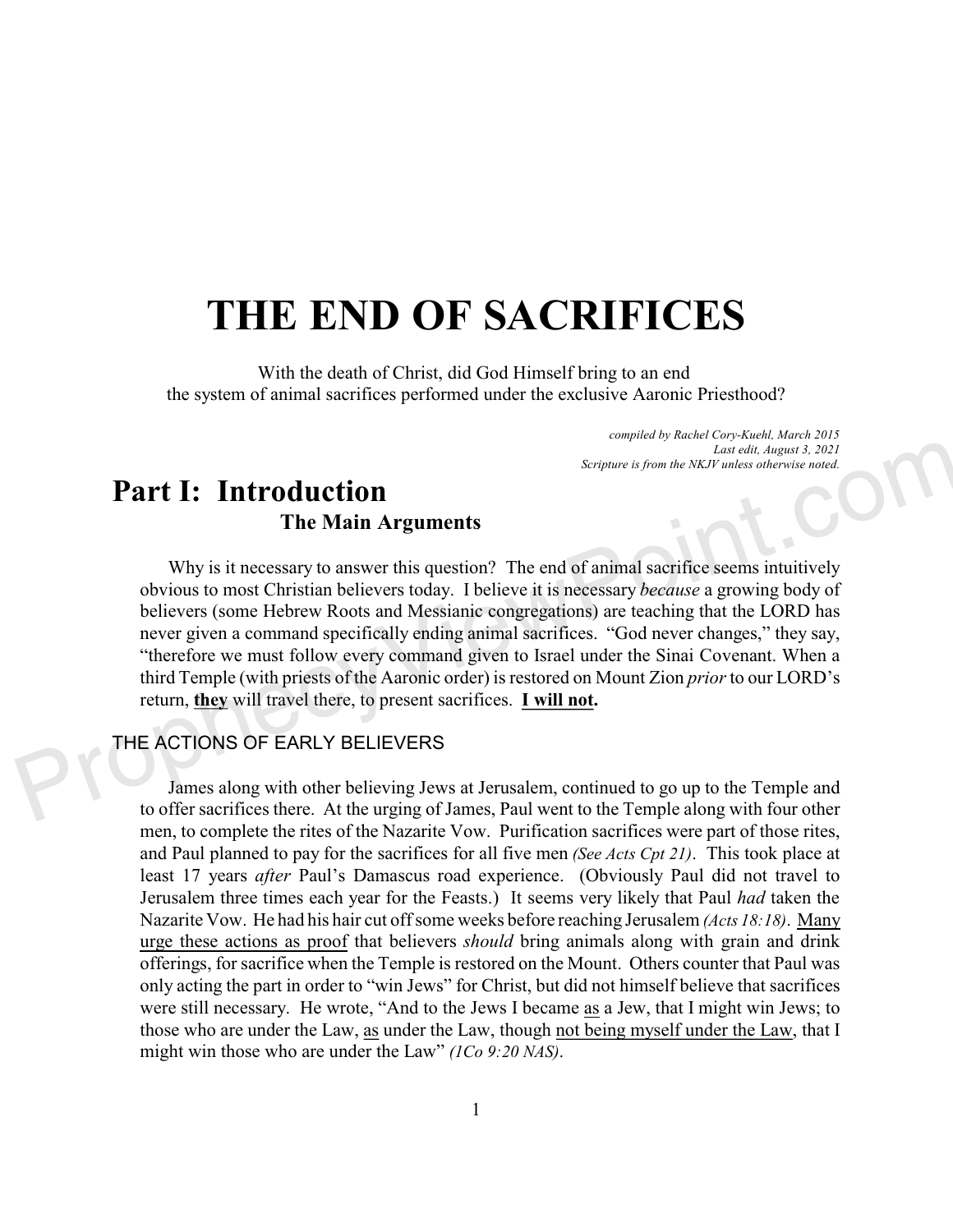## CONTENTS OF THIS STUDY

Part I: Introduction . . . pg1 The Actions of Early Believers . . . pg1 The Prophecy of Ezekiel's Temple . . . pg3 No Changes to The Law . . . pg3 From the Gates of Eden . . . pg4 Part II: **Type and Shadow** . . . pg5 Copy - Shadow - Prophecy . . . pg6 No Continuing City . . . pg7 No Right to Eat . . . pg7 It was Symbolic . . . pg8 Part III: **Something was Changed** . . . pg9 The Book of Hebrews . . . pg9 Something was Annulled . . . pg10 int.cor He Takes Away the First - That He May Establish the Second . . . pg12 Part IV: **The Priesthood is Changed** . . . pg12 They served Only to Cleanse the Flesh . . . pg13 The Argument for A Parallel Priesthood . . . pg13 King and Priest - On the Earth? . . . pg15 A Priest of the Aaronic Order - Could Not Become a King . . . pg16 The Priesthood of the Firstborn . . . pg16 Another Change Noted - Commandments Contained in Ordinances . . . pg17 The Veil was Torn . . . pg18 Part V: **Saved By Faith** . . . pg20 We are Justified - by Faith in Yeshua the Messiah . . . pg20 We are Forgiven - by Faith in Jesus the Christ . . . pg21 We are Saved - by Faith in Yeshua the Messiah . . . pg21 We have Access to God - Through Jesus the Christ . . . pg22 Part V: **Answers to Other Arguments** . . . pg23 What About the Other Sacrifices . . . pg23 The Aaronic Priesthood was Confirmed Forever . . . pg24 The END of the Aaronic Order was Prophesied . . . pg25 A Dire Warning . . . 27 Believing Jews were Still Offering Sacrifices . . . pg28 Colossians 2:14 and Daniel 9:24-27 . . . pg29 If a Temple is Restored - before Christ Returns . . . pg30 Ezekiel's Temple Prophecy . . . pg31 No Pleasure in Sacrifices . . . pg32

RELATED STUDIES . . . pg33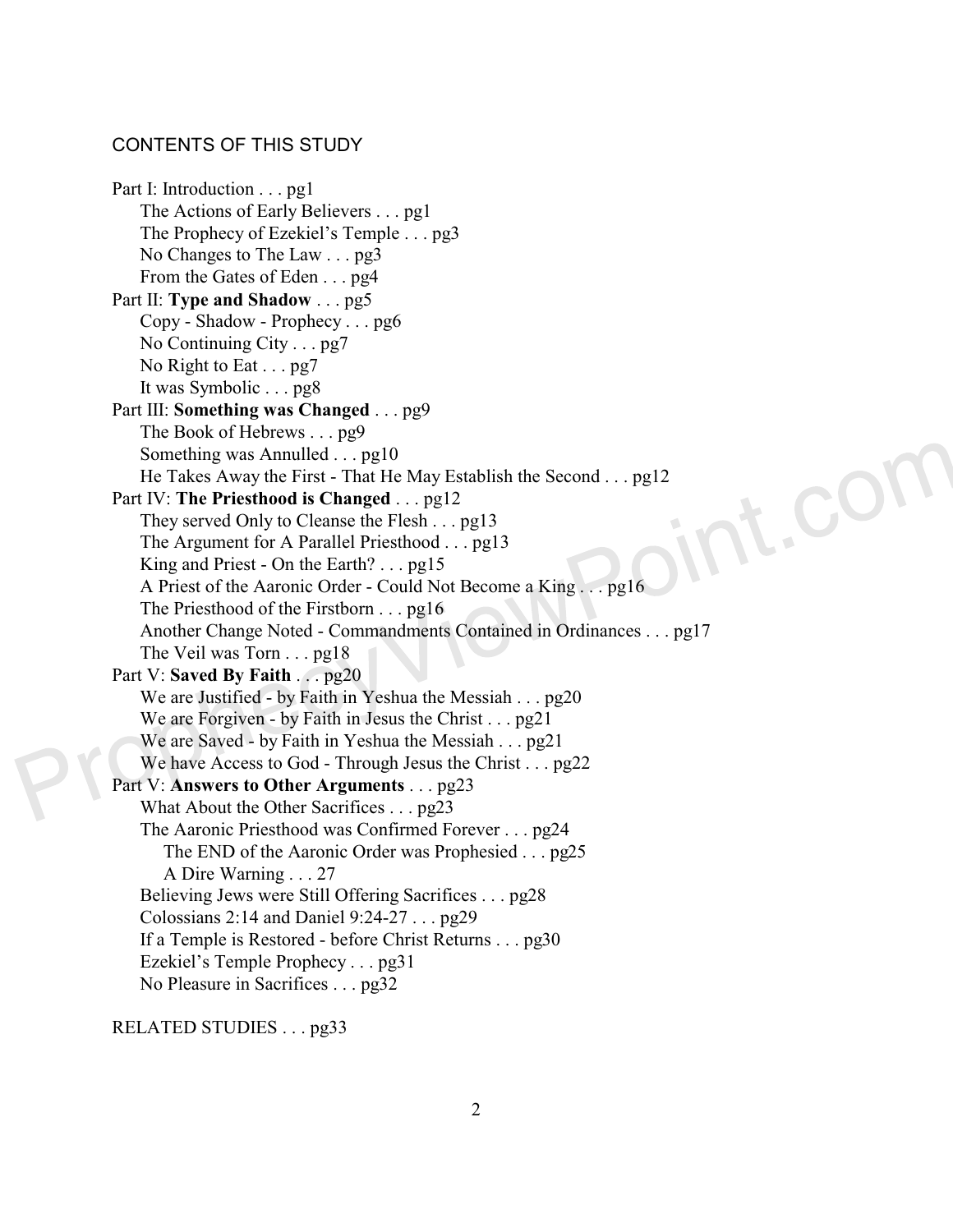## THE PROPHECY OF EZEKIEL'S TEMPLE

Those who teach a continuation of animal sacrifices, point to the vision of Ezekiel the prophet. In the vision, Ezekiel was shown a restored Temple on Mt. Zion, and ministering priests of the line of Aaron thru Zadok. Ezekiel was shown preparations for animal sacrifice, and heard commands that sacrifices be offered. Some say the vision was prophecy of what was to come through Messiah. They say the vision predicted the literal restoration of the Nation of Israel, with Messiah ruling, a restored Temple, and within that Temple, the Aaronic priesthood offering literal animal sacrifices.

The sacrifices will be continued, they say, as a memorial of Messiah's death. The "whole burnt offering" and the "peace offering" should be continued, to demonstrate the individual believer's wholehearted devotion. They say this because the LORD has not officially *commanded* an end to those sacrifices.

### NO CHANGES TO THE LAW

- Deuteronomy 4:2 "You shall not add to the word which I command you, nor take from it, that you may keep the commandments of the LORD your God which I command you."
- Deuteronomy 12:32 "Whatever I command you, be careful to observe it; you shall not add to it nor take away from it."
- Deuteronomy 11:26 "Behold, I set before you today a blessing and a curse: the blessing, if you obey the commandments of the LORD your God which I command you today; and the curse, if you do not obey the commandments of the LORD your God, but turn aside from the way which I command you today . . . "
- Deuteronomy 12:32 "Whatever I command you, be careful to observe it; you shall not add to it nor take away from it."
- Matthew 5:19 [Christ speaking] "Whoever therefore breaks one of the least of these commandments, and teaches men so, shall be called least in the kingdom of heaven; but whoever does and teaches them, he shall be called great in the kingdom of heaven."

*Yahweh declared the man or woman "cursed" who added to or took away from His commandments. A former close friend told me that I am teaching "Antichrist doctrine" when I say that God Himself has ended the system of animal sacrifices under the exclusive Aaronic priesthood. You can see how serious this issue is for many.*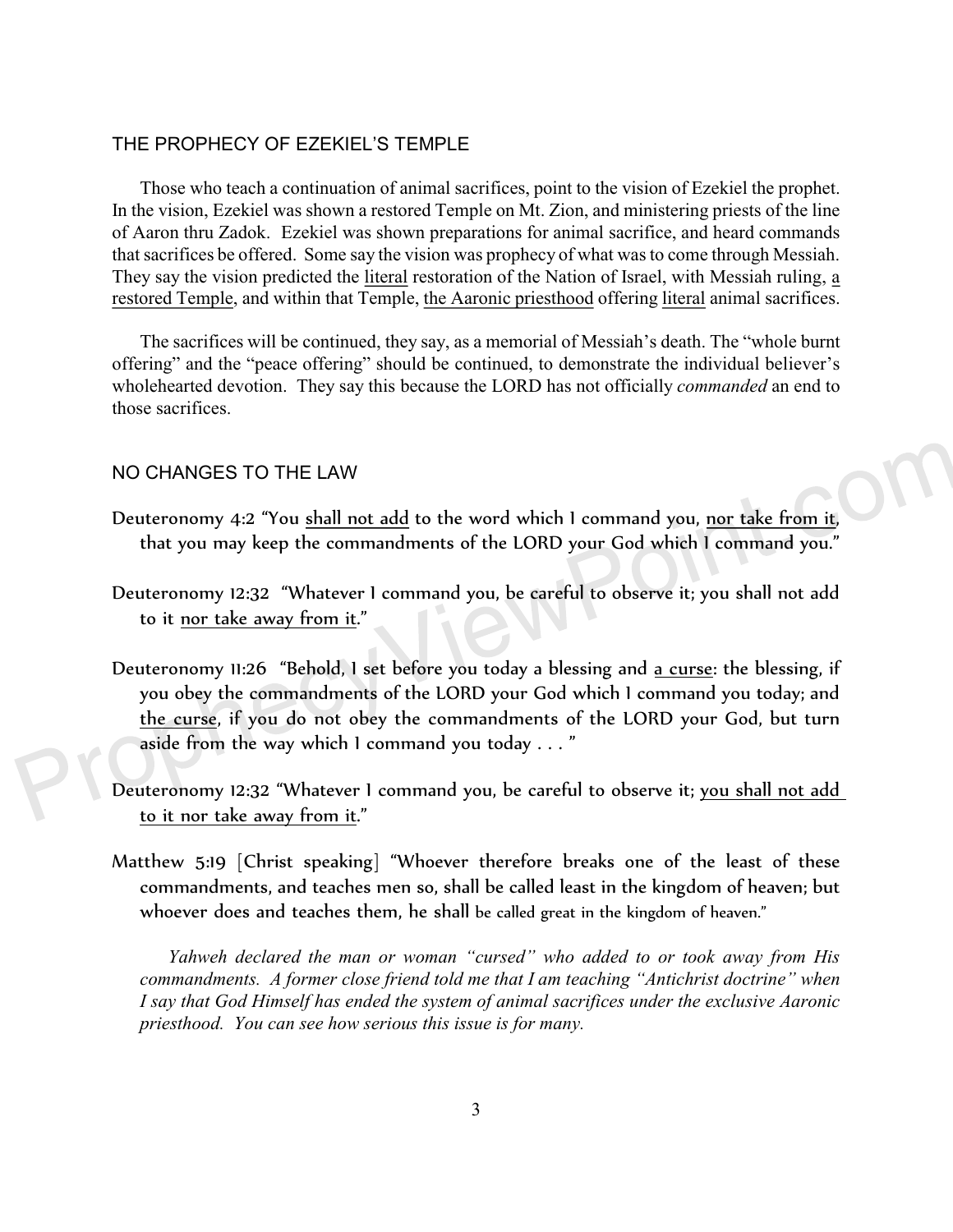## Matthew 5:18 "Till heaven and earth pass, not a jot or a tittle shall pass from the law, till all is fulfilled."

How do we understand these words spoken by Yeshua? Would the law be changed *when* all was fulfilled, or *when* heaven and earth pass away? Must both happen at the same time? We know that "heaven and earth will pass away" *(Hebrews 1:10-12)* at the Glorious Return. Perhaps we can at least agree that after this event, something can indeed "pass from the law."

See the study, "**[ONE JOT or ONE TITTLE](https://www.prophecyviewpoint.com/htdocs/40b-ONE%20JOT%20OR%20ONE%20TITTLE.htm)**."

I believe that *a* Temple to Yahweh *will* be rebuilt on the Mount *before* Christ returns in glory. I believe the Evil One will use that Temple for his purpose - to deceive the very elect. Those who believe that animal sacrifice is necessary, and something required by the LORD will be taken in by this coming deception. Let me be clear. This is my personal opinion. I am sharing it with you. You must study with prayer, and then decide for yourselves.

Where is the command to discontinue the animal sacrifices? Those who teach the resumption of animal sacrifice when the Temple is rebuilt, want another glorious Mt. Sinai, and a thunderous voice from Heaven, declaring the end of sacrifices. For my part, I believe the Father *has* spoken. He has provided THE Lamb. His hand tore the veil of the Temple from top to bottom. His spirit inspired the disciples and apostles with the clear message that forgiveness of sins is by faith alone, and may be found without offering the blood of an animal.

## FROM THE GATES OF EDEN

Animal sacrifice is as old as the Gates of Eden. Abel - the second born to Eve, brought the "firstborn of his flock and of their fat. And the LORD respected Abel's offering" *(Gen. 4:4).* He did not respect Cain's offering of fruits. The implication would be that the LORD had already given instruction concerning sacrifices.

Noah's first recorded act upon leaving the ark, was to build an alter for "burnt offerings" *(Gen. 8:20).* Abraham built alters and offered sacrifice, and "called upon the name of the LORD *(Gen. 12:7-8, Gen. 13:4, Gen. 13:13)*. Isaac did the same *(Gen. 26:24-25).*

Jacob built an alter after returning to "the land" from the house of Laban *(Gen. 33:20).* The LORD actually spoke to Jacob telling him to return to Bethel (where Jacob received the dream of the ladder to heaven) "and build an altar there to God" *(Gen 35:1 NIV).* In fact, Jacob built an alter at every new place of encampment.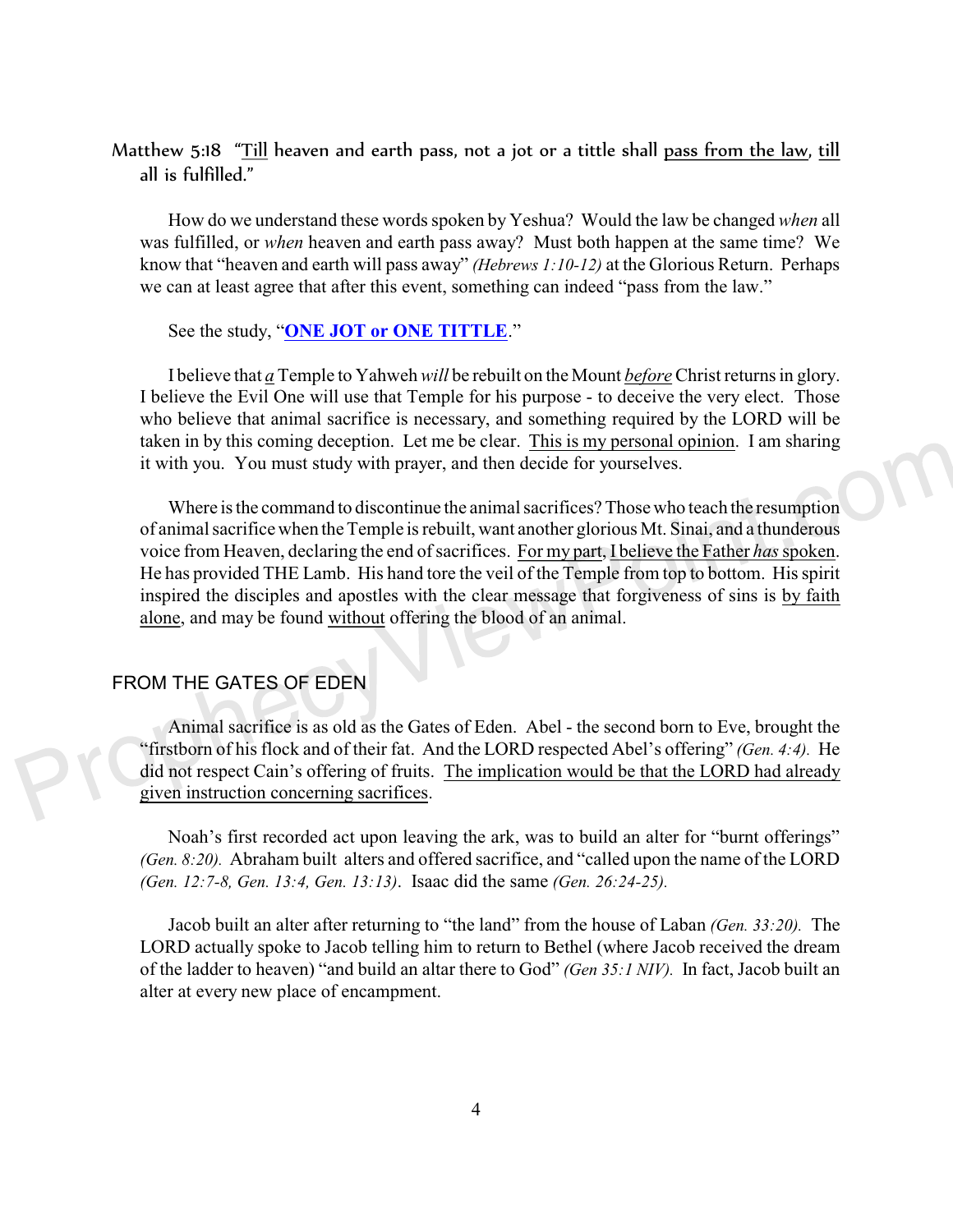After the LORD brought water from the rock, "Moses built an altar and called its name, The-LORD-Is-My-Banner *(Exo 17:15).* Several more alters were built at the direction of Moses before the Alter of Brass was finished for the Courtyard of the Tabernacle. Once the Brass Alter was constructed and consecrated, **the LORD commanded that sacrifice be offered in the Tabernacle courtyard by a priest of the Aaronic order** *(Deut. 12:11)*. To offer sacrifice at any other place, or without a priest, was an offence against the LORD.

*Question: What would happen, if the LORD "changed" the priesthood from the Aaronic order to the Melchizedek order? How could the command of Deuteronomy 12:11 then be obeyed? I contend that it could not.* 

I trace this history to point out that animal sacrifice *was* something commanded by the LORD. It was not the invention of man, and we should not think to declare it "obsolete" without strong evidence from the Word of God. During the entire Old Testament period, animal sacrifice was seen as the means to restoration of "righteousness" in the sight of God. The death of Christ brought "**the end of the law** (with its sacrificial system) **FOR righteousness**" - the end of the law **as the means** to righteousness, to justification, to forgiveness, and to reconciliation - for everyone who believes. Why then continue to offer animal sacrifices?

Romans 10:4 "For Christ is the end of the law for righteousness to everyone who believes."

# **Part II: Type and Shadow**

- Genesis 22:8 "And Abraham said, 'My son, God will provide for Himself the lamb for a burnt offering.'"
- John 1:29 "The next day John saw Jesus coming toward him, and said, '<mark>Behold! The Lamb</mark> of God who takes away the sin of the world!'"

*On the mountain, the "ram caught in a thicket" was substituted for Isaac. It was one for the other - not both. God has provided the Lamb. What need remains for the other lambs?* 

Galatians 3:24-25 "The Law was our schoolmaster to bring us to Christ, that we might be justified by faith [not by sacrifices]. <u>But after faith has come</u>, we are no longer under a tutor."

*"The law was our tutor." What part of "the law" was a TYPE or prophecy of Christ? Was it not the law of sacrifices and offerings and Temple priests?*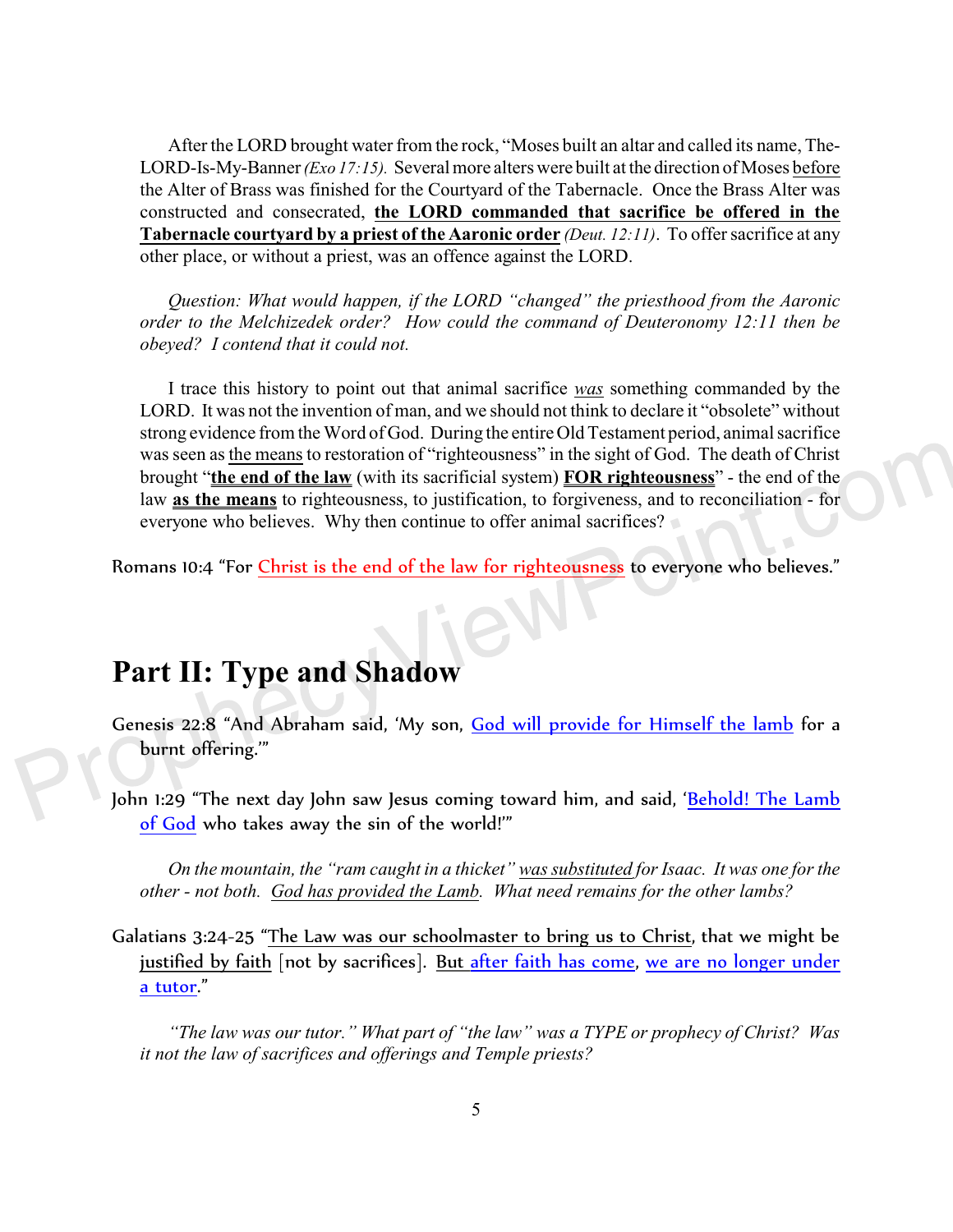Every animal sacrifice typified Christ - the One True Sacrifice. Every high priest typified Christ, the One who would bear our sins before His Father, and the heavenly court.

The moral law of God, condensed for Israel into Ten Commands, was eternal. The Commands are repeated in the New Testament, showing that the moral law is continued, and will be the standard in the final judgment. Please see the study "**[The Ten Commandments - Under](http://prophecyviewpoint.com/htdocs/40d-Ten%20Commands%20in%20NT.htm) [the New Covenant](http://prophecyviewpoint.com/htdocs/40d-Ten%20Commands%20in%20NT.htm)**." John the Revelator saw the Tabernacle of the Testimony open in Heaven, just before the final 7 plagues are poured out on the earth. The Tabernacle of the Testimony housed the Ten Commandments. The Ancient Tabernacle of Israel was a copy of the Heavenly. Those who teach that the 10 Commandments are now obsolete, should think again. There is no reason to believe those commands have been abolished. Under the New Covenant, only the remedy for sin has been changed - not the definition of sin. **Only the commands concerning the priesthood are actually said to have been "changed**."

#### COPY - SHADOW - PROPHECY

**The Tabernacle was a copy of the Heavenly "pattern**" *(Exo. 25:40, Heb. 8:5).* The "true Tabernacle" is "heaven itself" *(Heb. 8:2)*. When Christ ascended into heaven, to minister as High Priest of the "true Tabernacle," the earthly "tent" lost all standing as the place or means of reconciliation with God.

Hebrews 9:8 "By this arrangement, the Ruach HaKodesh [Holy Spirit] showed that so long as the first Tent had standing, the way into the Holiest Place was still closed" (CJB).

I believe the Complete Jewish Bible comes closest to expressing the true meaning of this verse. The Letter to the Hebrews was written *before* the destruction of the Temple in 70AD. Therefore the *physical* Temple was still "standing." Yet believers knew "the way" was open (*not "still closed"*) - "the way" into the Holiest Place of the "true Tabernacle" - "the way" into the Presence of God the Father.

- Hebrews 10:19-20 "Therefore, brethren, having boldness to enter the Holiest by the blood of Jesus, by a new and living way which He consecrated for us, through the veil, that is, His flesh,"
- Hebrews 9:12 "Not with the blood of goats and calves, but with His own blood He entered the Most Holy Place once [for all], having obtained eternal redemption."
- Hebrews 9:24 "For Christ has not entered the holy places made with hands, which are copies of the true, but into heaven itself, now to appear in the presence of God for us;" *NOTE: The NIV and NRS translate "holy places" as "a Sanctuary".*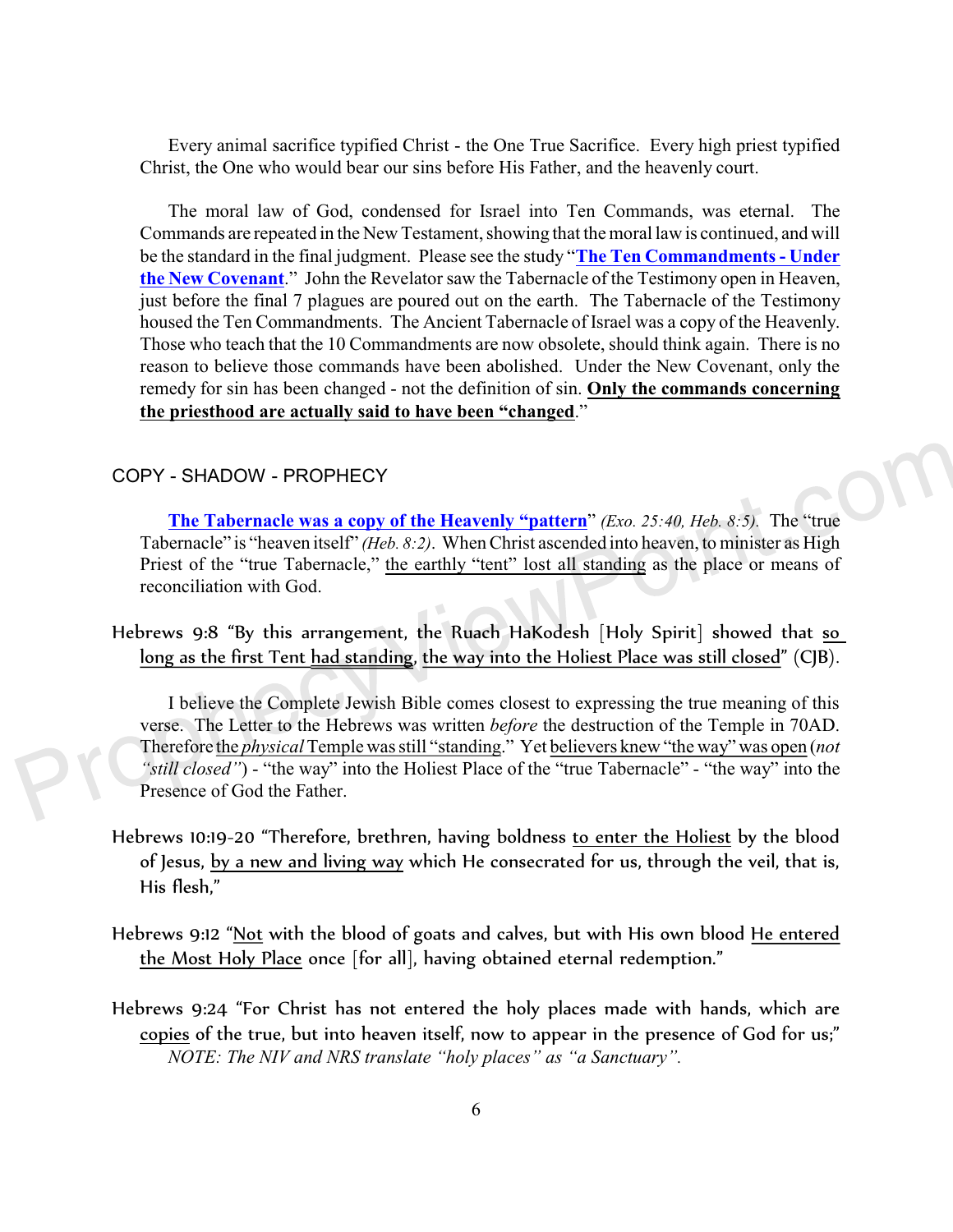#### NO CONTINUING CITY

#### Hebrews 13:13-14 "For here we have no continuing city, but we seek the one to come."

The Letter to the Hebrews was written *before* the destruction of the Jerusalem Temple in 70AD. The priests of Aaron continued the daily sacrifices. Yet the writer says "we have no continuing city." We have no appointed place to worship our God. This is the strongest evidence that followers of Yeshua did not look to Jerusalem or to the Temple there, as the center of their worship. They could approach God the Father by a "new and living way." And looked for the City to come - the New Jerusalem, wherein the Father and His Son are the Temple.

## NO RIGHT TO EAT

Hebrews 13:10 "We have an altar from which those who serve the Tabernacle have no right to eat. 11 For the bodies of those animals, whose blood is brought into the sanctuary by the high priest for sin, are burned outside the camp. 12 Therefore Jesus also, that He might sanctify the people with His own blood, suffered outside the gate. 13 Therefore let us go forth to Him, outside the camp, bearing His reproach."

The Aaronic priests who served the Tabernacle (later Temple) ate a portion of the "sin offerings" and of the "peace offerings." It was called the "priest's portion" or "the consecrated portion" *(Leviticus 6:26,29-30, Leviticus 7:6-9, 14, 31-35)*.

Under the New Covenant, those in Christ are called to be "a royal priesthood" *(1Peter 2:9)*, a "holy priesthood to offer up spiritual sacrifices" *(1Peter 2:5)*. Members of this "royal priesthood" are also instructed to eat from "an alter" - the Cross of Christ. We are to eat "His flesh" and drink "His blood," and so partake of the One True Sacrifice

The writer of Hebrews says those who continued to "serve the Temple," had no right to eat of the True Sacrifice. They looked to the continued sacrifice of animals for atonement, rather than to the death of Christ.

To partake of Christ as the "one sacrifice for sins forever" *(Heb. 10:12)* one must go "outside the camp" - outside of Jerusalem, and outside of the old established order. The Bronze Alter of the Temple was located inside "the camp" - right in the heart of Jerusalem. To eat of the One, we must leave the other. We cannot serve both - both Christ and the sacrificial system of the "first covenant."

*NOTE: In the prophecy of Ezekiel's Temple, that Temple is located outside the City.*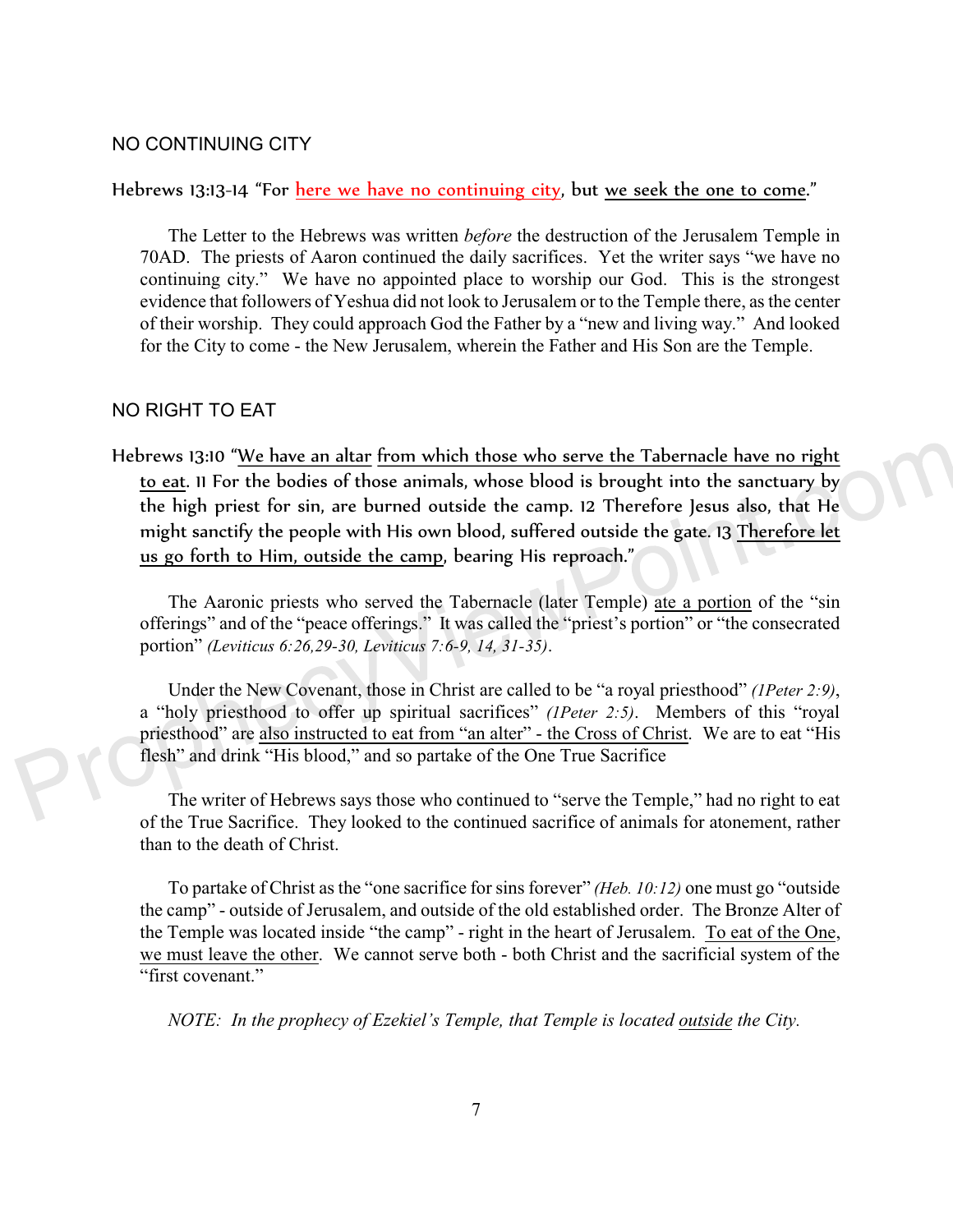#### IT WAS SYMBOLIC

Hebrews 9:9 "It was symbolic for the present time in which both gifts and sacrifices are offered which cannot make him who performed the service perfect in regard to the conscience--concerned only with foods and drinks, various washings, and fleshly ordinances imposed until the time of reformation."

QUESTION: When is this "time of reformation?" Has it arrived? Did the death of Christ bring this "time of reformation?" In my opinion - IT DID.

Galatians 3:19 "What purpose then does the law serve? It was added because of transgressions, till the Seed should come to Whom the promise was made . . ."

#### *The Seed is Jesus the Christ - the Son of God. He has come!*

The study of the Tabernacle and the sacrifices strengthens belief. Prophecy was fulfilled to the very hour. To those who say "God never changes," I say that **God's plan and purpose** *has* **never changed**. He planned that the prophecy would be fulfilled in the death of His Son, and then the installation of His Son as High Priest of Heaven itself. He allowed the destruction of that physical Temple. He has not allowed its restoration for almost 2000 years.

When the Aaronic priesthood was installed, all sacrifice was confined to the Court of the Tabernacle. **That was a change for the people of Israel**. When the LORD took the Tribe of Levi and the descendants of Aaron for His priests, instead of "the firstborn," that was also a change. The "firstborn" had served as priest of family, or clan, or tribe from the gate of Eden right up to that time. Only after the golden calf rebellion did the LORD command that **the Tribe of Levi would serve "instead of the firstborn**." That was a change! And **all of those** *changes* **were necessary to the continuation of God's one great plan**. The Tabernacle with its priesthood was a prophecy. Israel was called to act out that prophecy. The change of the priesthood was a necessary response to outright rebellion, but it did not nullify the great plan, or the prophecies.

We know that prophecies may cease or become idle, once fulfilled *(ICor. 13:8)*. John saw "no Temple" in the New Jerusalem. God and the Lamb will be the Temple there forever *(Rev. 21:22)*. That too, will mark a "change" from the Temple of Ezekiel's vision, which is located outside of the City.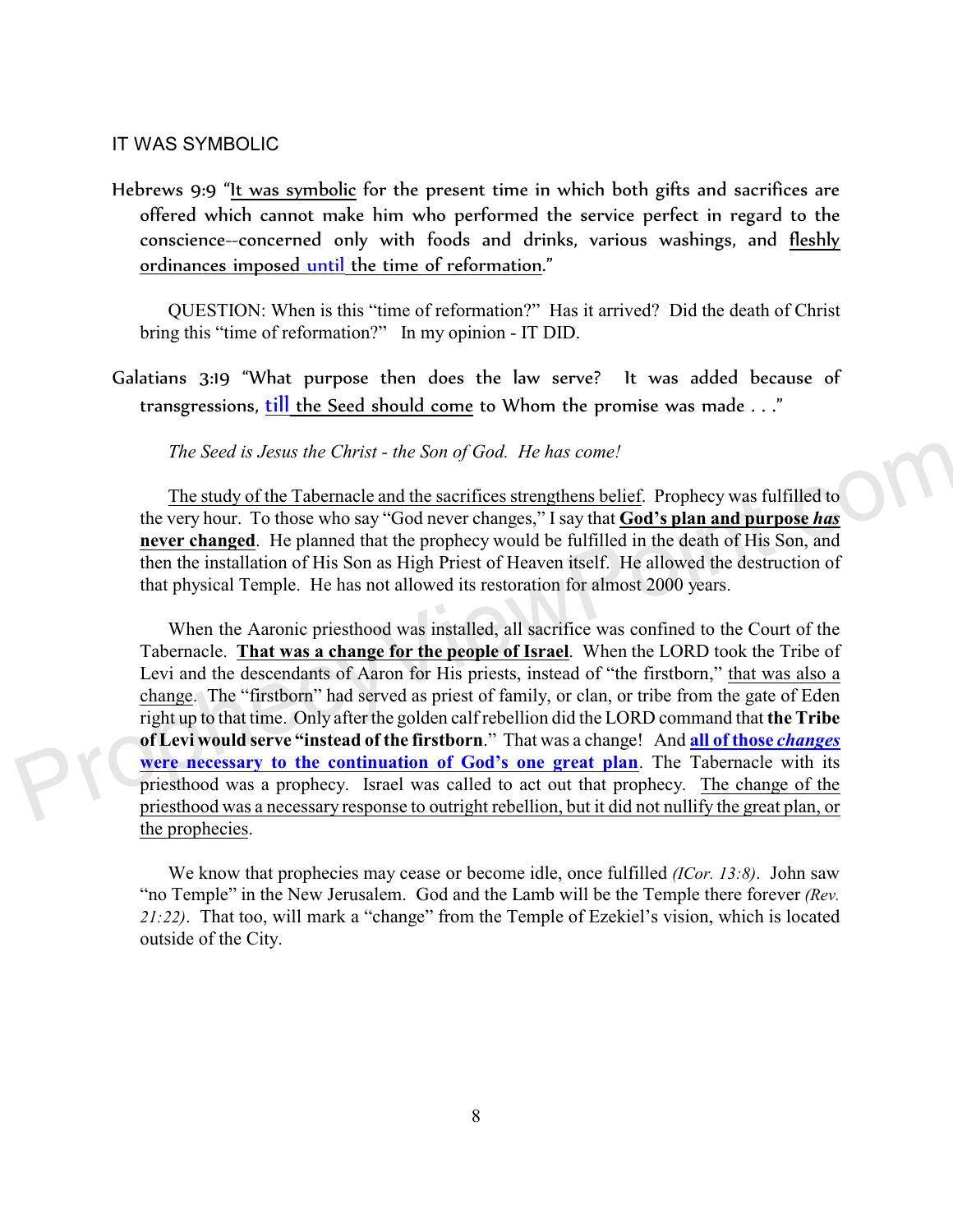# **Part III - Something Changed**

Hebrews 8:13 "By calling this covenant 'new,' he has made the first one obsolete; and what is obsolete and outdated will soon disappear." (NIV)

If a covenant is rendered "obsolete," then everything commanded under that covenant also becomes obsolete, including any directed remedy for violations of that covenant (sin offerings). Under the "New Covenant" the Law is written on the heart - not on tablets of stone. The remedy is prayer for forgiveness, offered humbly to the Father in the Name of Jesus.

I have debated endlessly with a few who maintain that the "new Covenant" is not "new," but rather "renewed," with not a single change from the Mount Sinai Covenant, except to *add* Messiah Yeshua as the high priest in Heaven before God. They argue that Christ cannot be a priest on the earth because He is not a Levite. I disagree because Melchizedek was a priest as well as a king, on the earth. Christ is high priest of that same Melchizedek order - the order of the firstborn.

I will try to cover the concept of a "parallel priesthood" a little later. For now - I would refer you to the study "**[Two Covenants](http://prophecyviewpoint.com/htdocs/40-TWO%20COVENANTS.htm)**," here at prophecyviewpoint.com. The Sinai Covenant was a covenant of marriage, which was rendered "obsolete" by the death of the betrothed "husband" the Son of God. The Sinai Covenant is "obsolete" and it will "soon disappear."

## THE BOOK OF HEBREWS

By far the larger portion of the texts used in this study, will be taken from the Book of Hebrews. This first century writing has been disputed endlessly, because the author did not give his name. Some feel the Letter to the Hebrews does not belong with the other Apostolic Writings. We know it was written before the end of the first century, because Clement of Rome (AD60-100) quotes from Hebrews twice. Clement of Alexandria (AD155-220), was quoted by Eusebius as having said Paul wrote Hebrews originally in Hebrew, and that Luke translated it into Greek for a Hellenistic Jewish audience. Clement stated that it was this fact (Luke's translation) that accounted for the stylistic similarities between Hebrews and Luke-Acts. He also thought that Paul did not sign the letter because the Jews were prejudiced against him*. (Reference: The New American Commentary, Vol. 35, Hebrews by David L. Allen)*

The phrasing, word choice, and the general polish of the Greek are not Pauline. Several candidates for authorship were posited during the  $2<sup>nd</sup>$  to the  $4<sup>th</sup>$  centuries, including Barnabas, Apollos, Luke and Clement of Rome. There is also a very good book, published in 1997 by Ruth Hoppin, titled "Prescilla's Letter." Hoppin proposes the Letter to the Hebrews was not signed because it was written by a woman.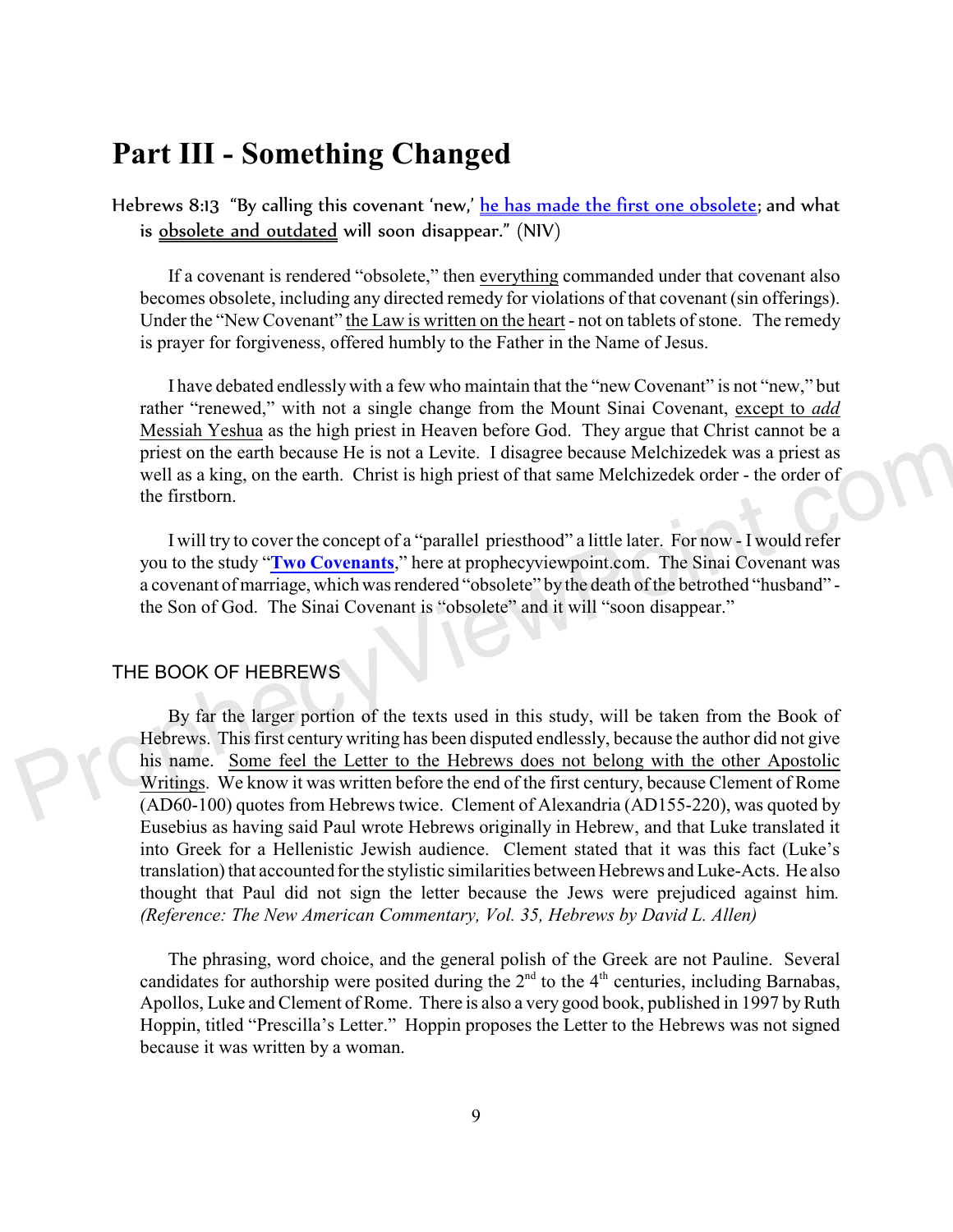Prescilla and her husband Aquila were driven from Rome, when Emperor Claudius banished all Jews from that city. Paul stayed with this educated couple at Corinth *(Acts Cpt 18)*. Paul traveled with them when he returned to Antioch. After Paul left that city, they taught Apollos when he came to Antioch.

The oldest extant copy of the Letter to the Hebrews is found in document p46, AD 200. It follows Romans in a fourteen-letter Pauline collection. This strongly suggests the one who saved that collection believed that Paul or a student of Paul, wrote Hebrews.

Up until Christianity was legalized within the Roman empire by Emperor Constantine, wave after wave of persecution included the confiscation and burning of Christian documents. It is only by Divine intervention that we have *any* copies of that First Century writing.

I'm going to begin the next segment by quoting Hebrews 7:18 from several different translations.

#### SOMETHING WAS ANNULLED

- Hebrews 7:18 "Thus, on the one hand, the earlier rule is set aside because of its weakness and inefficacy." (CJB)
- Hebrews 7:18 "For there is verily a disannulling of the commandment going before for the weakness and unprofitableness thereof." (KJV)

Hebrews 7:18 "The former regulation is set aside because it was weak and useless." (NIV)

- Hebrews 7:18 "For on the one hand there is an annulling of the former commandment because of its weakness and unprofitableness." (NKJ)
- Hebrews 7:18 "There is, on the one hand, the abrogation of an earlier commandment because it was weak and ineffectual." (NRS)

If you accept the Book of Hebrews as inspired writing, then *something* was "annulled," something "weak and useless." The author of the Letter, has spent a lot of time establishing why Christ is the better priest. The Law under the Levitical priesthood was unable to bring about perfect cleansing of the conscience - the mind or heart *(7:11)*.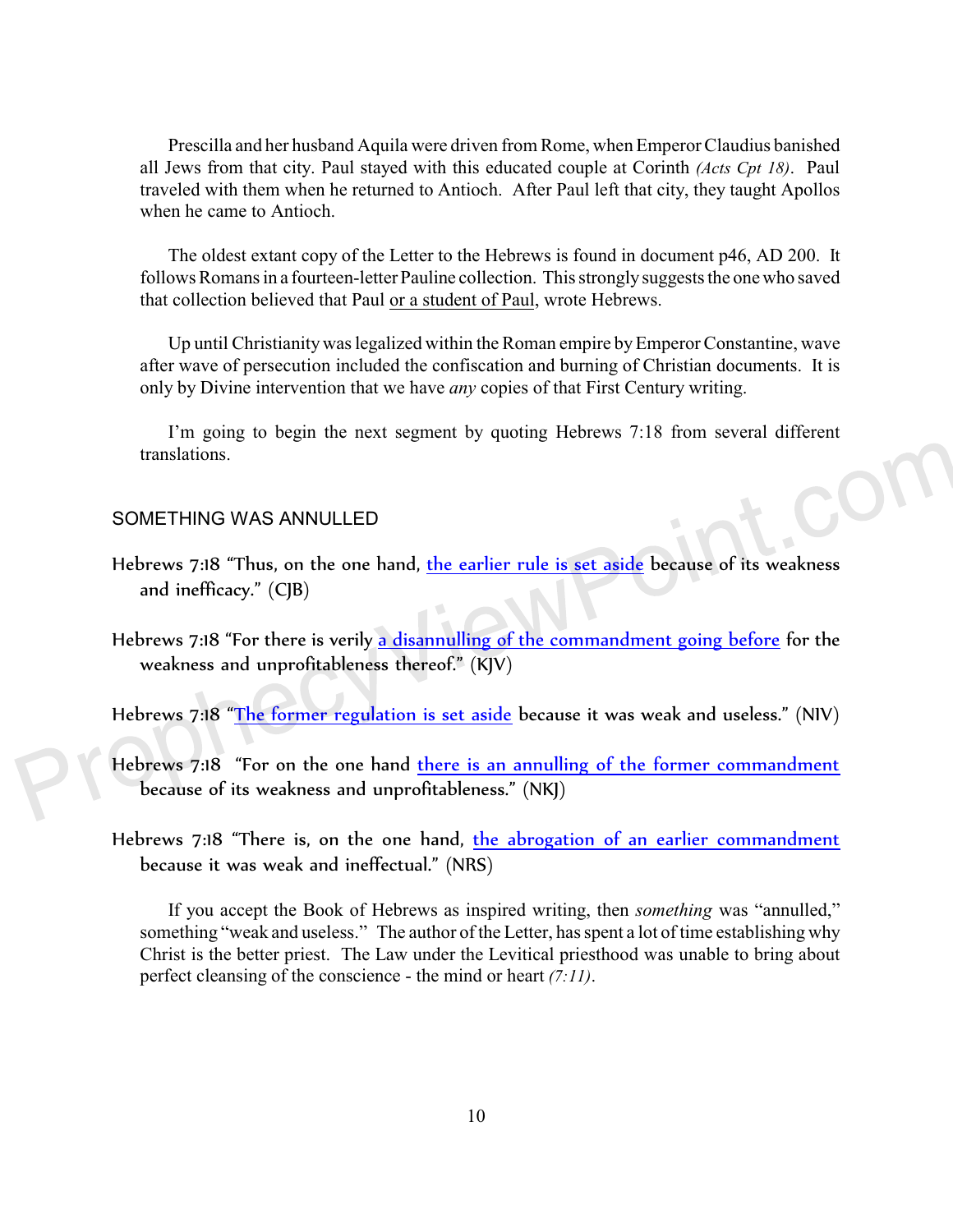The "former commandment" was "weak and unprofitable" because the Aaronic priests only served the shadow copy, and only "served for the [ceremonial] cleansing of the flesh," not the heart. Another priest was needed. A better priest. And a better sacrifice. This sacrifice and this priest, would become the "surety" or guarantee *(7:22)* of eternal salvation. This priest would be the "Mediator" of a "better covenant" based upon "better promises" *(8:6)*.

The problem is that the Sinai commands concerning the priesthood came from Yahweh. They were part of "the Law." If you "change" the priesthood, you *are* changing the Law. The two are bound together.

## Hebrews 7:12 "For when there is a change in the priesthood, there is necessarily a change <u>in the law as well</u>" (NRS).

The writer does NOT SAY, "the high priesthood" was "changed." He says "the priesthood" - meaning the entire priesthood. If the Aaronic priesthood was declared "obsolete" (right along with the "first covenant") then there was no longer a covenant, no longer a priesthood, and no longer any means of reconciliation with God.

The Law required that every sacrifice be brought to an Aaronic priest, at "the place" where the LORD "put His name." That "place" was identified by God, as the Temple at Jerusalem. *(See Deut. 12:11-14, I Ki. 14:21, 2 Chr. 12:13).* It was a death penalty offense to sacrifice at any other place! If the Aaronic priesthood was changed, then to whom could the sinner go with an animal for sacrifice? Answer: To no one.

Paul said the law was "weak" or "weakened through the flesh" *(Rom. 8:3)*. Aaronic priests died. And more than that, they sinned. They had to offer sin offerings for their own sins, before they could "make atonement" for anyone else.

Hebrews 7:27 [Our new High Priest] "who does not need daily, like those high priests, to offer up sacrifices, first for His own sins and then for the sins of the people, because this He did once for all [once and for all] when He offered up Himself" (NASB).

Messiah does not need to offer up animal sacrifices. That's the point. He did it once for all time. He now presents His own blood in Heaven itself, to cover the sins of those who pray for forgiveness in His name. Put this together with the vision of Ezekiel's Temple. The prince provides every animal for sacrifice *(Ezek. 45:17)*. The priests of Zadok's line then offer those sacrifices. If Jesus *is* "the prince" and the High Priest of Israel, what sacrifice would Jesus present? Yes! His own blood. Because He is the sin offering, and the peace offering, and the whole burnt offering.

## Hebrews 9:26 "Now once at the consummation of the ages He has been manifested to put away sin by the sacrifice of Himself" (NASB).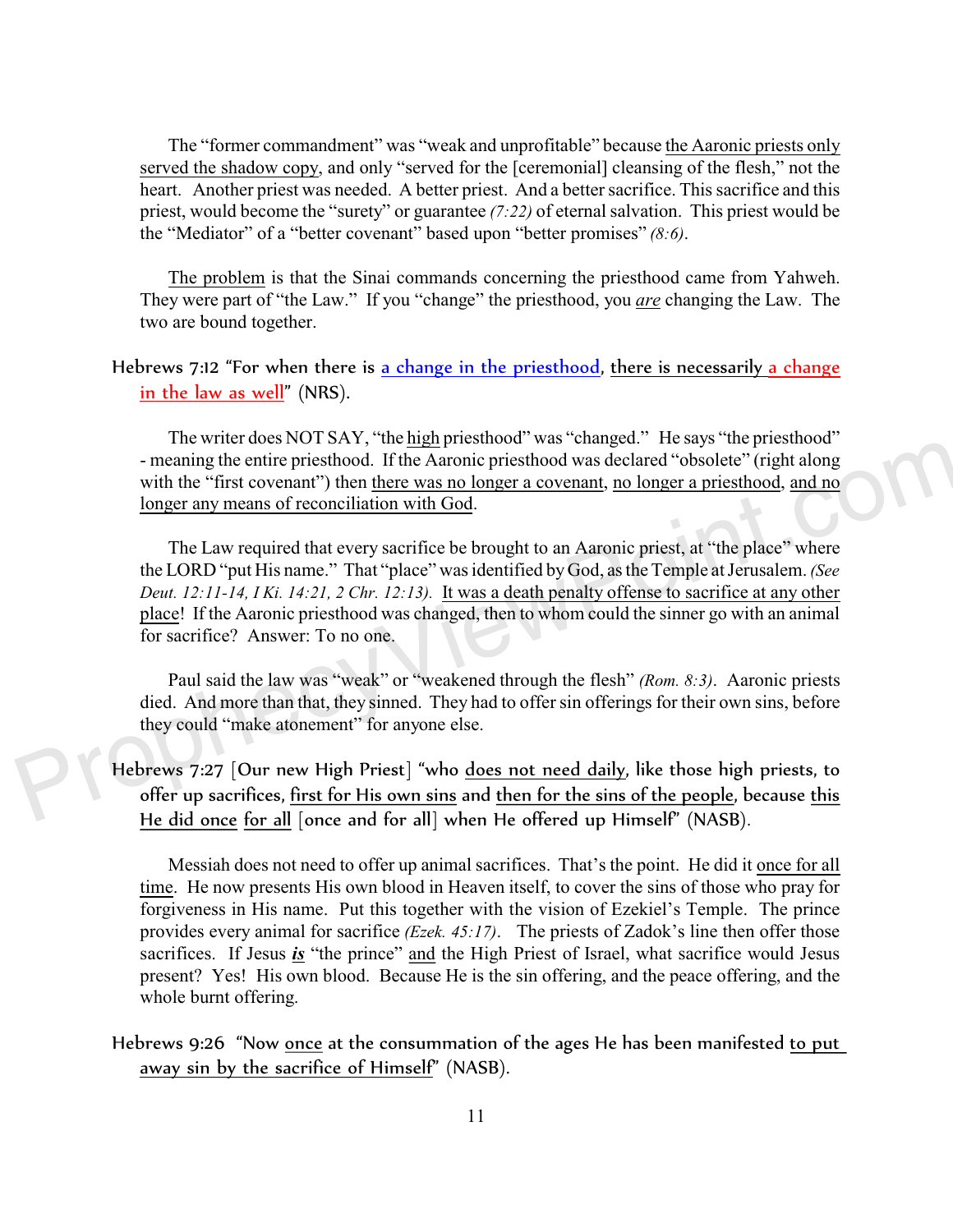## HE TAKES AWAY THE FIRST - THAT HE MAY ESTABLISH THE SECOND

What was "the first?" And what is "the second?"

Hebrews 10:4-10 "For it is not possible that the blood of bulls and goats could take away sins.

Therefore, when He [Jesus] came into the world, He said: 'Sacrifice and offering You did not desire, But a body You have prepared for Me. In burnt offerings and sacrifices for sin You had no pleasure.'

Then I said, 'Behold, I have come-- In the volume of the book it is written of Me-- To do Your will, O God.'

Previously saying, 'Sacrifice and offering, burnt offerings, and offerings for sin You did not desire, nor had pleasure in them' (which are offered according to the law),

then He said, 'Behold, I have come to do Your will, O God.' He takes away the first that He may establish the second. By that will we have been sanctified through the offering of the body of Jesus Christ once [for all]."

QUESTIONS: What is "the first"? And what is "the second?"

"The first" would be "burnt offerings and sacrifices for sin". Those are **taken away**.

"**The second**" would be the perfect will of Christ who was "obedient unto death." That offering has been "**established**" as the only one thru which we are reconciled to God.

# **Part IV - The Priesthood is Changed**

Hebrews 7:11-12 "If perfection could have been attained through the Levitical priesthood- and indeed the law given to the people established that priesthood-- why was there still need for another priest to come, one in the order of Melchizedek, not in the order of Aaron?

For when <u>the priesthood is changed, the law must be changed also</u>." (NIV)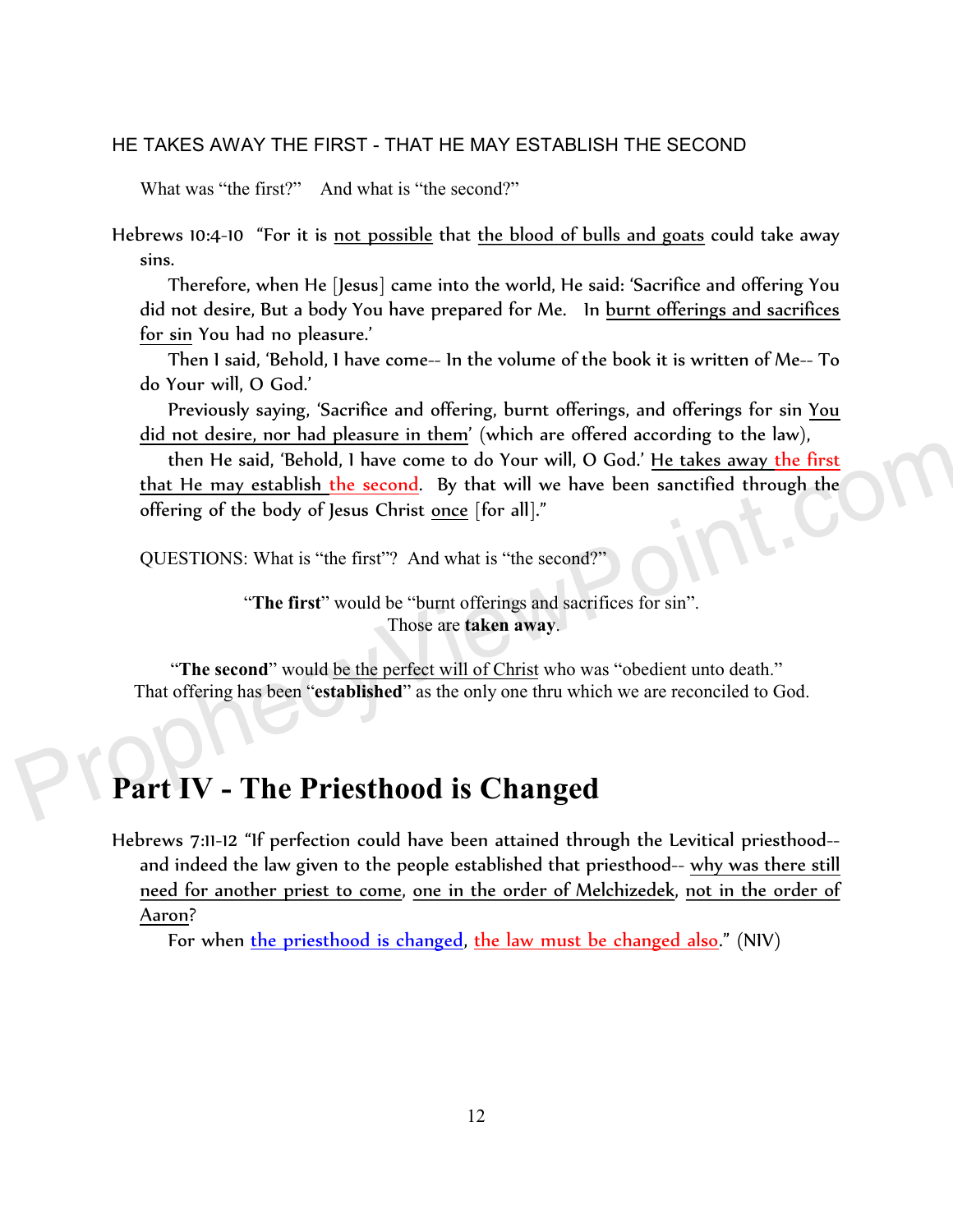## THEY SERVED ONLY TO CLEANSE THE FLESH They could not cleanse the heart.

The Aaronic priesthood on earth served ONLY for the ceremonial "purifying of the flesh" *(Heb. 9:13)*. Hebrews 7:16 calls it "the law of a fleshly commandment." They were concerned "only" with "fleshly ordinances" *(Heb. 9:9)*.

Why continue a priesthood concerned only with the flesh, when "flesh and blood cannot inherit the kingdom of God?" *(See 1Cor. 15:50.)* The old "flesh" will be gone at the resurrection of the Glorious Return. Those who belong to Christ, will receive new spiritual bodies, which will need no cleansing.

Who knows? The animals in the kingdom someday, may not even *have* "blood" to use in anointing. Now *that's* something to think about. We know the carnivores will all be vegetarian.

The priests on earth, **served only the "copy and shadow of heavenly things**" *(Heb. 8:5)*. The priesthood was a shadow - a prophecy - pointing forward to the priesthood of Christ, and to the priesthood of Christ's redeemed during the 8th millennium *(Revelation 20:6)*.

## THE ARGUMENT FOR A PARALLEL PRIESTHOOD

Hebrews 8:4 "For if He were on earth, He would not be a priest, since there are priests who offer the gifts according to the law;"

*NOTE: This verse tells us that the Letter to the Hebrews was written before the Temple at Jerusalem, with its Aaronic priesthood, was destroyed.* 

Those who argue for a "parallel priesthood" say that Yeshua (Jesus) ministers as High Priest in Heaven, while the Aaronic priests should/will continue to officiate in the Jerusalem Temple "according to the law." They say that the word "change" in Hebrews 7:12, implies only a "change of location."

I see a flaw in that argument. If "the priesthood" (all of it) has been relocated, then ALL of the priesthood should be officiating in Heaven, not on the earth. Also, the text of Hebrews 7:12, says that "the law must be changed also." Was "the Law" relocated to the Heavenly realm? They don't believe so.

Here are the definitions from the "Strong's Concordance."

3331  $\mu \epsilon \tau$ ? $\theta \epsilon \sigma \zeta$  metathesis {met-ath'-es-is}

Meaning: 1) transfer: from one place to another

2) to change 2a) of things instituted or established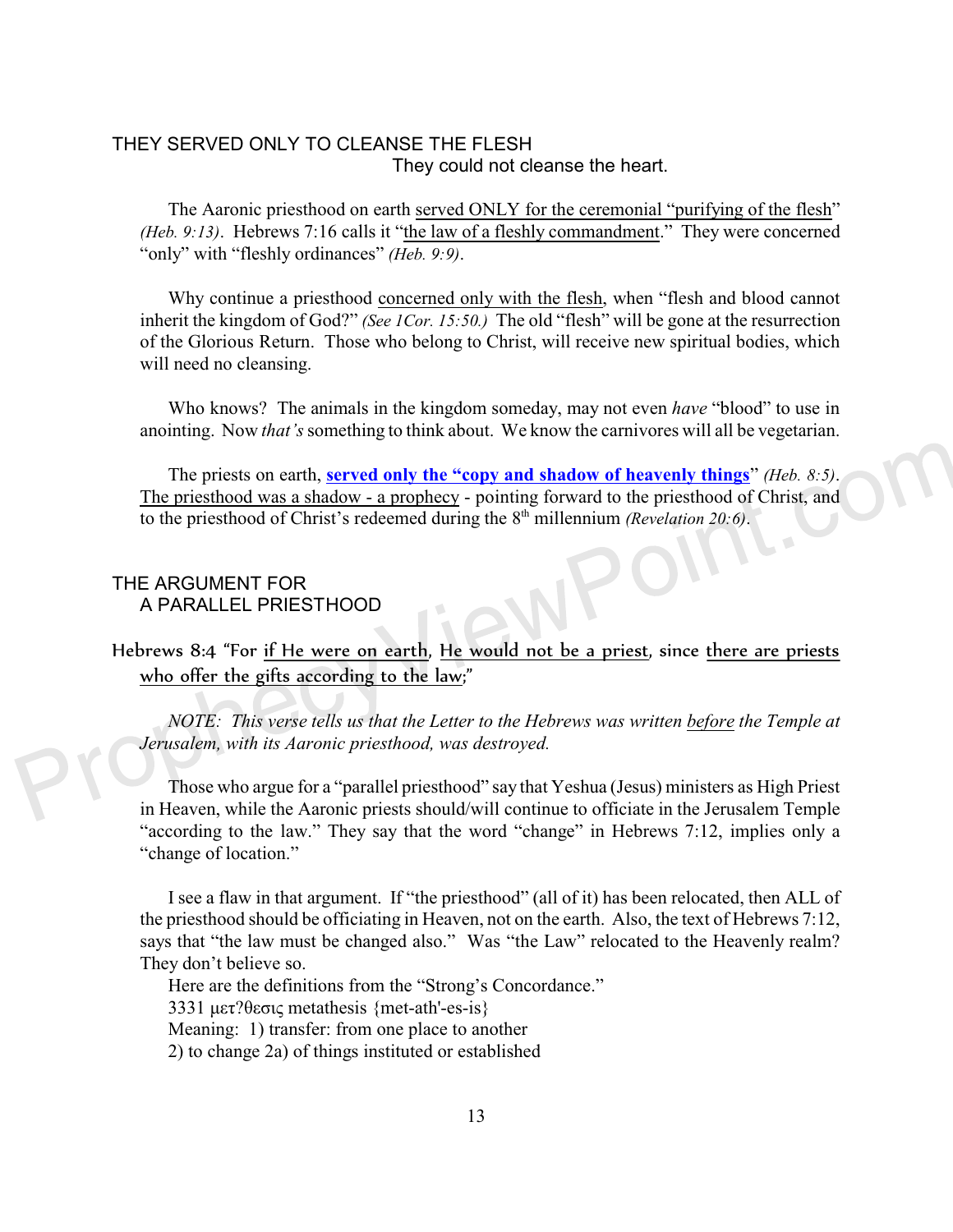I understand the argument that "the priesthood" was moved from earth to Heaven. But this would mean that whatever priesthood remained on the earth - at the Temple in Jerusalem, was "obsolete," without "standing," and would soon pass away completely. This is exactly what happened. The Roman general Titus destroyed the City and the Temple. He leveled the City to the ground some 1947 years ago. The LORD allowed that destruction! Since that day, no sacrifices have been offered to God on Mount Zion.

From the wilderness Tabernacle in about 1440 BC, to the final destruction in 70 AD, subtracting the 70 years captivity in Babylon, (and ignoring the destruction by the Philistines at the time of Samuel), the earthly "House of God" stood for some 1440 years. It has been gone for some 1947 years. During all those 1947 years, only ONE High Priest has ministered on behalf of Israel - Yeshua the Christ.

1 Corinthians 13:10 "but when that which is perfect has come, then that which is in part will be [or is] done away."

*Christ was the "perfect" offering. Christ is the perfect High Priest. The perfect has come!*

If the argument is that Melchizedek priests cannot ever be priests on the earth, then how do we understand **the Twenty-four Elders**, who sing that Christ has "**made us kings and priests** to our God; And **we shall reign on the earth**?" These are NOT all Levite priests. They are redeemed to God "out of every tribe and tongue and people and nation" *(Rev. 5:8-10)*. Here we have "priests" who may not even be of Hebrew descent, who *will* reign (as priests and kings) on the earth. I believe they are of the Melchizedek order - the order of "the firstborn" - under High Priest Yeshua. (See the study: "**[The Change of the Priesthood](https://www.prophecyviewpoint.com/htdocs/21a-The%20Change%20of%20Priesthood.htm)**.")

**Only kings and priests were anointed with the holy oil**, which represents the Holy Spirit. The fact that all disciples of Christ are anointed with the Spirit, should tell us something. We are anointed. We will be "priests of God and of Christ" *(Rev. 20:6)* and "will reign with him" on the earth *(2Tim. 2:12)*. (See the study: "**[A Kingdom of Priests](http://prophecyviewpoint.com/htdocs/20-KINGDOM%20OF%20PRIESTS.htm)**.")

Some who argue for a *parallel priesthood*, say that the Son of God has always been our High Priest according to the order of Melchizedek (just taking time out during His incarnation, I guess). But if that is so, then there *has been no change* concerning the priesthood. Hebrews 7:12 says the priesthood *has* been changed.

I personally believe that Yeshua the Son of God, did not become High Priest in Heaven itself, *until* He ascended, and completed the consecration ceremonies. He became High Priest on the Day of Pentecost, 10 days after He ascended into Heaven. The outpouring of the Spirit was the sign to His followers, that He had indeed been installed in that position.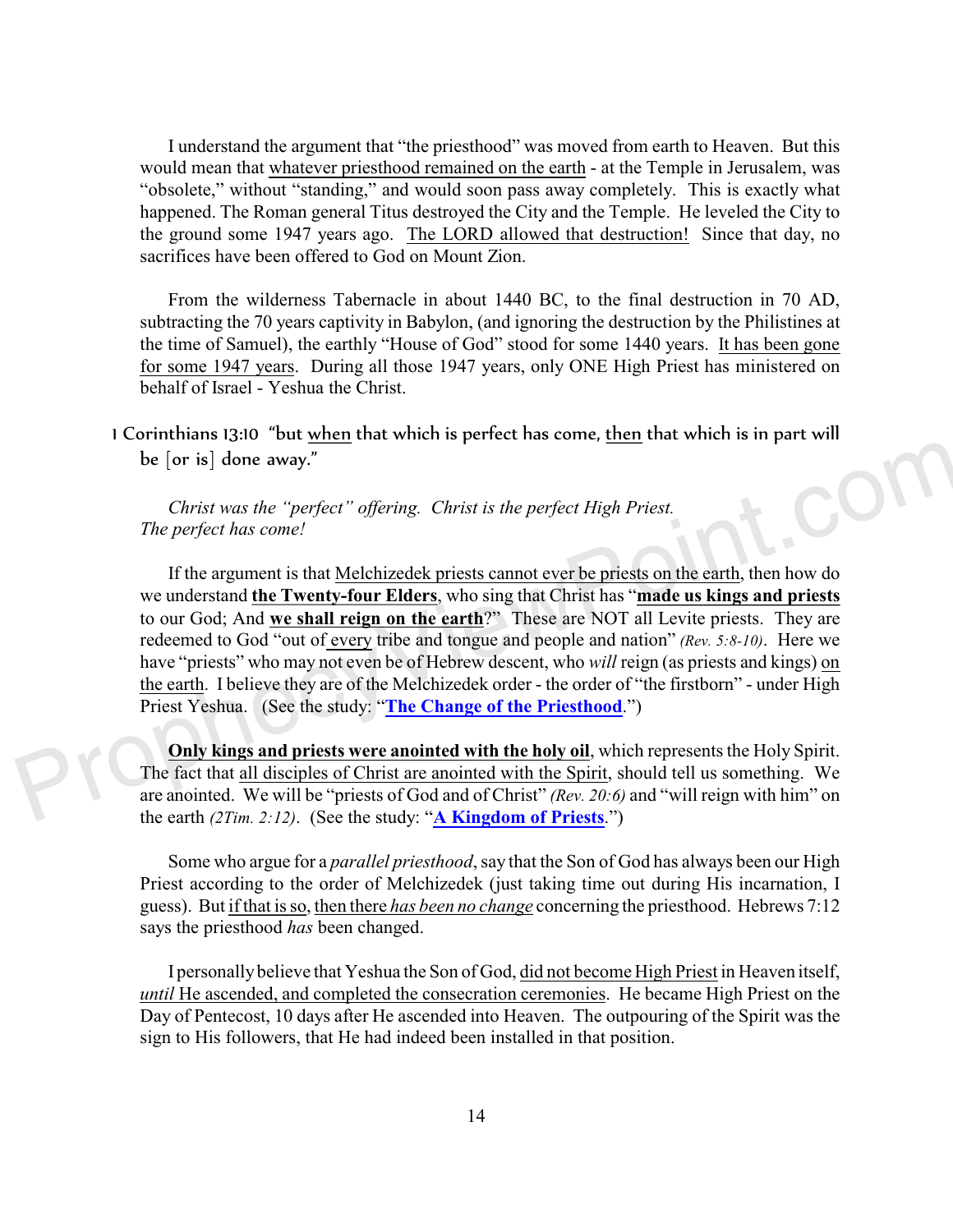He had to suffer as a human being, in order to *become* our perfected High Priest. He could not be the High Priest and the "Lamb of God" at the same time. He must first be "the lamb of God." Then He could become High Priest with perfect blood to offer. Before His death, Christ had *no "blood" to present* within the "true Tabernacle." How could He be a priest without an offering to present?

- Hebrews 4:15 "For we do not have a High Priest who cannot sympathize with our weaknesses, but was in all points tempted as we are, yet without sin."(NKJ)
- Hebrews 5:2 "He can have compassion on those who are ignorant and going astray, since he himself is also subject to weakness." (NKJ)
- Hebrews 7:11-19 "If perfection were through the Levitical priesthood . . . what further need was there that another priest should rise according to the order of Melchizedek" . . . . "For the priesthood being changed, of necessity there is also a change of the law" *(v.12)*. "For on the one hand there is an annulling of the former commandment because of its weakness and unprofitableness*(v. 18)* for the law made nothing perfect. On the other hand, there is the bringing in of a better hope, through which we draw near to God."

*How many words in the previous passage, tell us that the law concerning the priesthood has been changed - by God Himself?*

## KING AND PRIEST - ON THE EARTH?

Psalm 110:4 "The LORD has sworn and <u>will not relent</u>, '<u>You are a priest forever</u> according to the order of Melchizedek.'"

This verse from Psalms is quoted four times in the Book of Hebrews *(Hebrews 5:6, 6:20, 7:17, 7:21).* Four times! That makes it *very* important!

Forever is forever. We know that Messiah will return, and that He will reign on this earth. If forever is forever - then is it not logical to believe that He will *remain* a priest *when* He returns to this earth?

Zechariah 6:13 "Yes, He shall build the temple of the LORD. He shall bear the glory, And shall sit and rule on His throne; So He shall be a priest <u>on His throne</u>, And the counsel of peace shall be between them both *(between priest and king)*."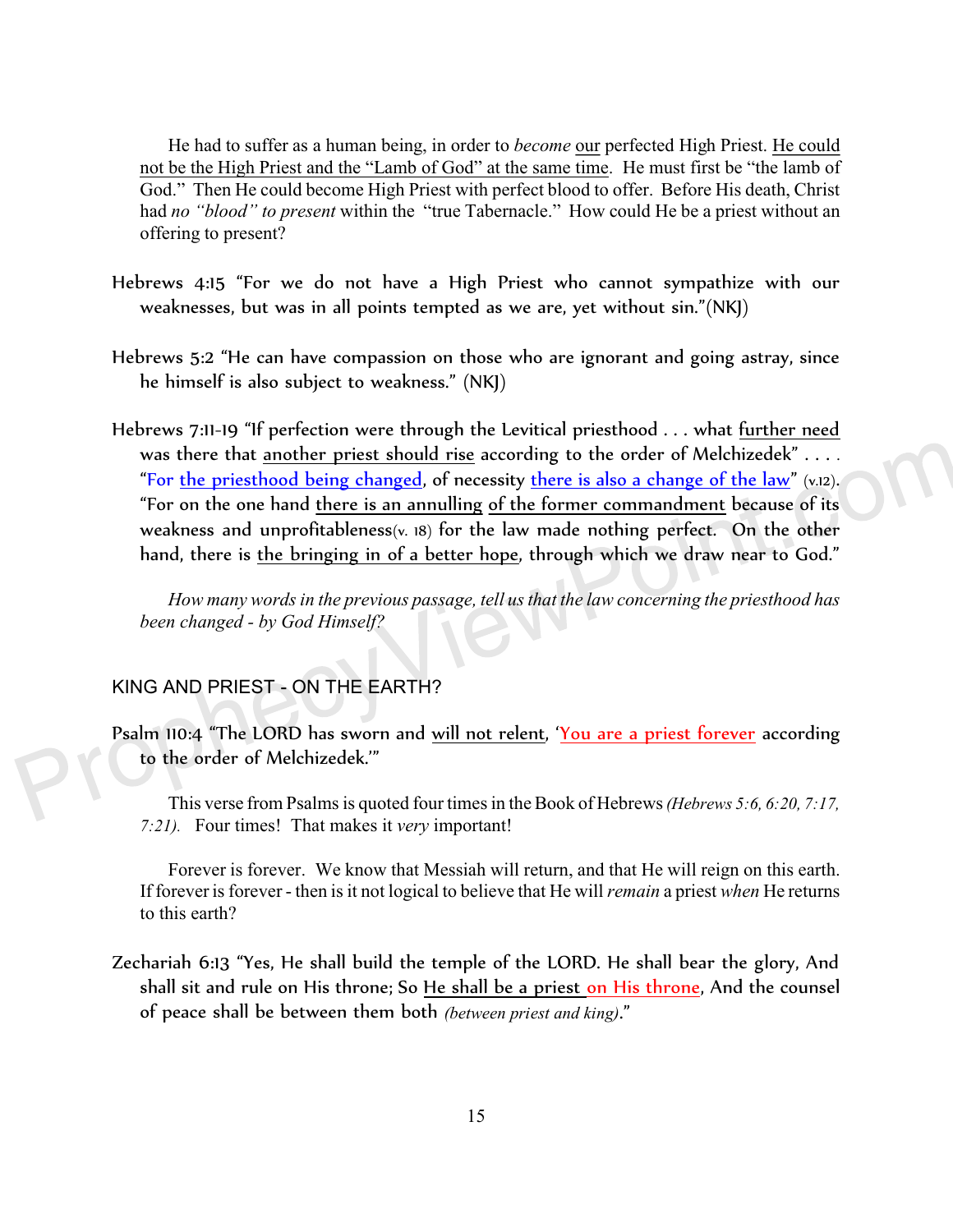*Melchizedek was a priest AND a king, on the earth (Genesis 14:18). Yeshua Messiah will be like Melchizedek. Yeshua will be high priest AND king, on the earth.* 

I realize that the CJB and NRS translations read as "a priest beside His throne" with peace between the two of them. That would mean Jesus sits "beside" the Father's throne, not ON the Father's throne. What do the apostolic writers say?

Revelation 3:21 "To him who overcomes I will grant to sit with Me on My throne, as I also overcame and sat down with My Father on His throne."

Revelation 22:3 "And there shall be no more curse, but the throne [singular] of God and of the Lamb shall be in it, and His servants shall serve Him."

## A PRIEST OF THE AARONIC ORDER - COULD NOT BECOME KING

Hebrews 8:4 "For if He were on earth, He would not be a priest . . .

Messiah would become King of Israel. Legitimate kings arose from the line of David, therefore Messiah must be born into the Tribe of Judah. Messiah could not be born into the tribe of Levi, or descended from the line of Aaron. Those priests could not become kings - *unless* of course, the priesthood was changed.

 $\mathbf{C}_\mathbf{O}$ 

Messiah now serves as High Priest within the "true Tabernacle," which is Heaven itself. God has made Him high priest of the order of Melchizedek. Melchizedek (the man) was *both* king and priest of the City of Salem, which later became the City of Jerusalem. **Under the original order of the firstborn, Yeshua** *could* **become both king and priest - on this earth**. Now you know why the priesthood had to be "changed," BACK to the original order of "the firstborn."

#### THE PRIESTHOOD OF THE FIRSTBORN

The original priests were simply "the firstborn" of family, or clan or tribe. Jesus *was* the firstborn of Mary. He was God's firstborn and only begotten son. He is called "the firstborn over all creation" *(Colossians 1:15)*. He has become High Priest over the entire creation of God, *because* He is THE "firstborn."

*NOTE: Cain (the firstborn of Eve) forfeit his birthright, when he murdered his brother. The LORD regarded Isaac as the legitimate "firstborn" of Abraham, not Ishmael. Esau sold his "birthright" for a bowl of soup (Gen. 25:31).*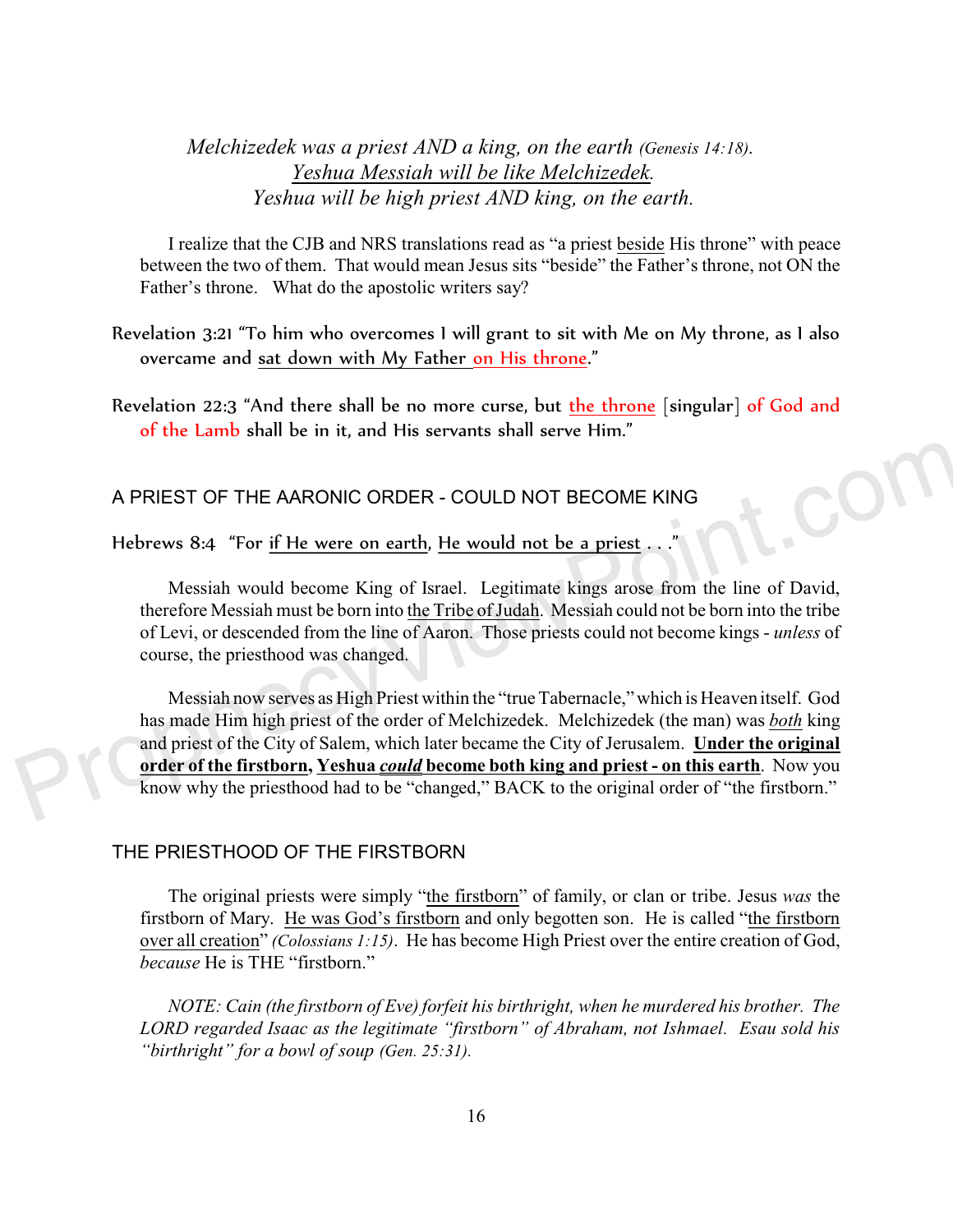After Christ was offered as the "once for all sacrifice," God himself changed the priesthood BACK to the original order of the firstborn. Under the **order of the firstborn**, we have only to consider our next verse, to confirm that Israel will become the priesthood - under Christ - in the Kingdom of Messiah.

Exodus 4:22 "Then you shall say to Pharaoh, 'Thus says the LORD: "Israel is My son, My firstborn."'"

Israel IS the LORD's "firstborn" !! Jesus Christ was/is God the Father's "firstborn," and Israel redeemed is God's firstborn - in Christ. Therefore, Israel redeemed will become "priests of God" under Christ. This is a RETURN to the ORIGINAL ORDER - the order of the firstborn - the order of Melchizedek.

### COMMANDMENTS CONTAINED IN ORDINANCES

Another Change Noted

Ephesians 2:14 "For He Himself is our peace, who has made both [Jew and Gentile believers] one, and has broken down the middle wall of separation, having abolished in His flesh the enmity, that is, the law of commandments contained in ordinances, so as to create in Himself one new man from the two, thus making peace."

*What "law" kept uncircumcised Gentile believers out of the Temple Court? The law requiring circumcision - of course (Ezek. 44:7-9).* 

The law of Moses forbade social interaction or the establishment of any covenant with the uncircumcised. Peter understood this law. He said to the LORD, "You know how unlawful it is for a Jewish man to keep company with or go to one of another nation" *(Acts 10:28)*.

See the study "*[Circumcision under the New Covenant](https://www.prophecyviewpoint.com/htdocs/40hc-Circumcision.htm)*."

Even eating with the uncircumcised was regarded as an implied covenant - and could render one "unclean" (especially if someone shared the salt). Now, many say that this was only Pharisaic tradition, (The Oral Torah) and that may be so. But it was understood by the Jews, as the Law.

If the "wall" that kept the uncircumcised *out*, was "broken down" and "abolished" by the death of Christ - that means the uncircumcised *could* enter the Temple Court. But which Court? They certainly could not (at that time) enter the court of the Temple at Jerusalem. When Paul wrote to the Ephesians, that "wall" was still standing, with the sign that threatened death to any uncircumcised man who tried to enter. Paul must be speaking of another Court - the Court of God's "true Tabernacle" - Heaven itself *(Heb. 9:24)*.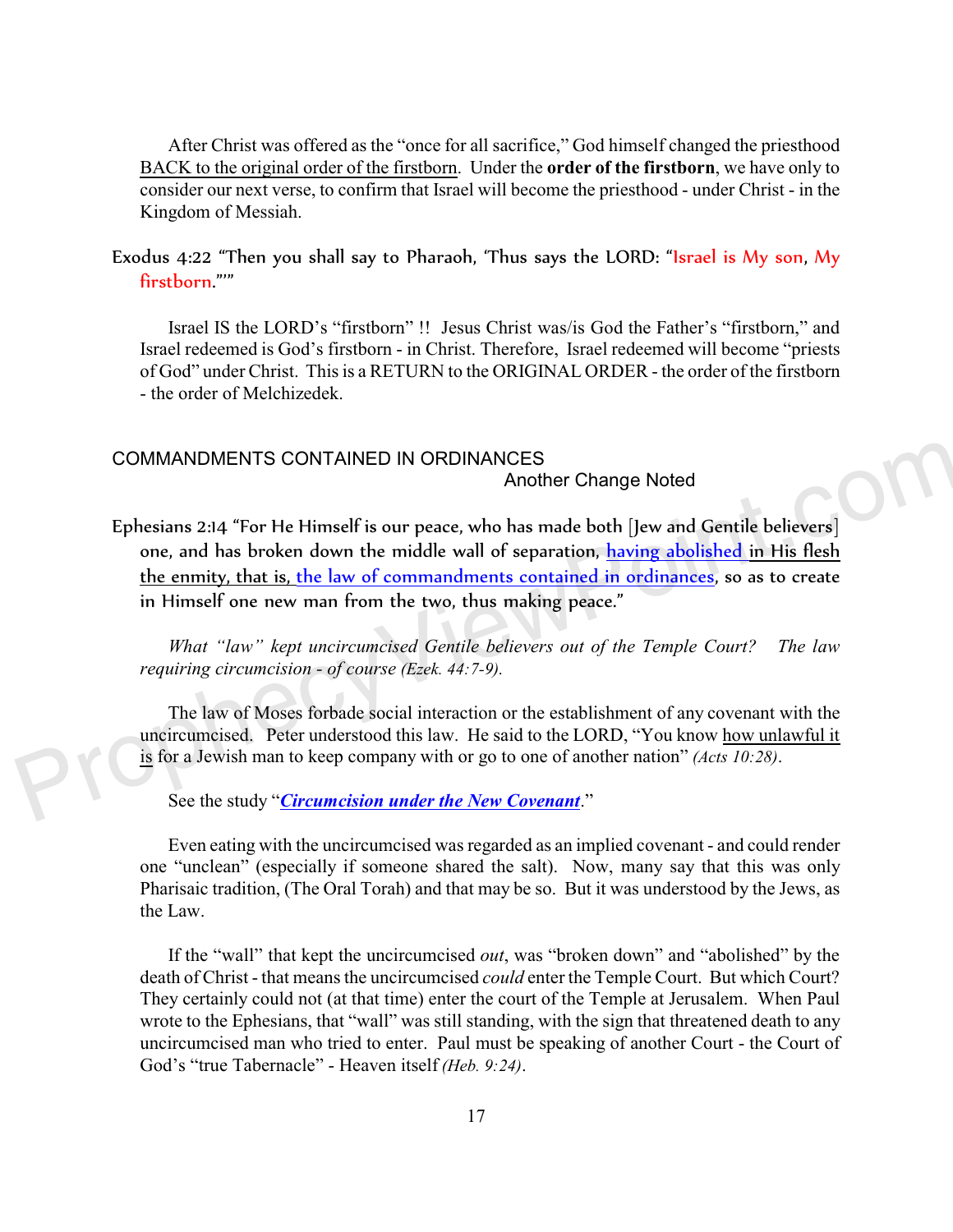The message to the Ephesians was that all believers may now enter His Court - by a "new and living way" *(Heb. 10:20)*. That "way" is Yeshua Messiah.

Hebrews 10:19-20 "Therefore, brethren, having boldness to enter the Holiest by the blood of Jesus, by a new and living way which He consecrated for us, through the veil, that is, His flesh,"

*Physical circumcision was no longer necessary before one could be regarded as a "son of Abraham" in the eyes of God. And physical circumcision was no longer necessary, before one could enter the true Tabernacle - which is Heaven itself (Heb. 9:24).*

Galatians 3:29 "If you belong to Christ, then you are Abraham's seed, and heirs according to the promise." (NIV)

Abraham was told that anyone who remained physically uncircumcised, would be regarded as "cut off" from the Covenant people *(Gen. 17:14)*. **Paul wrote just the opposite**. "For in Christ Jesus neither circumcision nor uncircumcision avails anything, but faith working through love"*(Gal 5:5)*. "If you become circumcised, Christ will profit you nothing. . . . You have become estranged from Christ. . . . you have fallen from grace" *(Gal. 5:2-4)*. **Something had definitely changed**!!

Circumcision identified a man as descended from Abraham, and therefore entitled to inherit *if* he fulfilled the terms of that covenant. But no one fulfilled those terms, at least not perfectly until Jesus Christ. He is the promised "Seed," to whom the promise was made *(Gal. 3:16&19).* He fulfilled the terms of the Covenant with Abraham, and the terms of the Sinai Covenant. He will therefore inherit the land. All those who belong to Christ, will share in *His* inheritance. They are circumcised in heart and mind, by Christ Himself *(Colossians 2:11)*.

THE VEIL WAS TORN

Luke 23:45 "Then the sun was darkened, and the veil of the temple was torn in two." *(Matt. 27:51, Mk 15:38).* 

Matthew 27:54 "So when the centurion and those with him, who were guarding Jesus, saw the earthquake and the things that had happened, they feared greatly, saying, 'Truly this was the Son of God!'"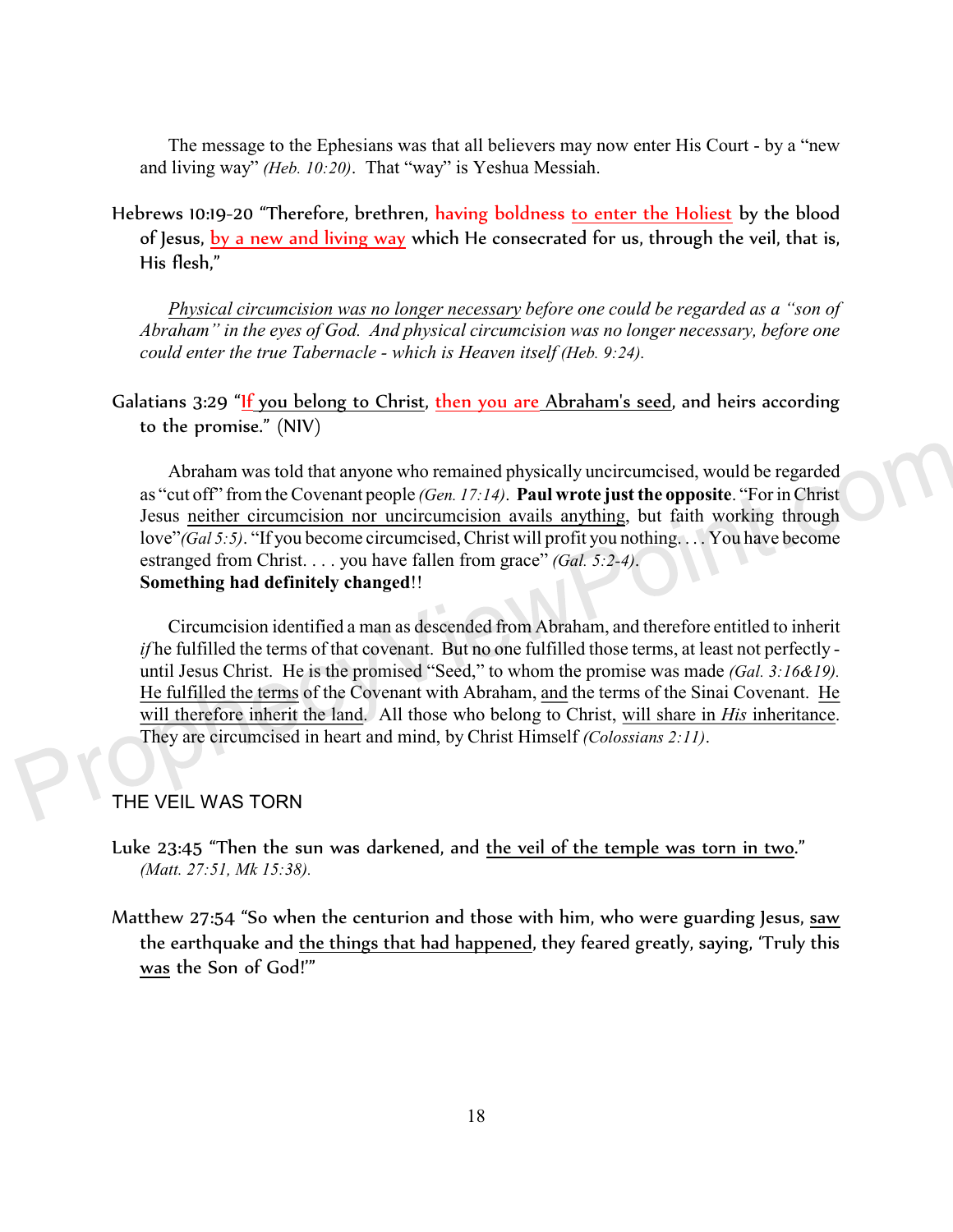It was the custom in the Ancient Middle East, for a man to "tear his robe" upon hearing of the death of a son - especially the first born. If the Roman centurion and those with him actually "saw" the veil rent, this would have registered with them as God Himself tearing His "robe." The veil that was torn, must have been the entrance veil, the one that could be seen from a hill across the valley. The veil between the first and second apartments could not been seen.

The High Priest was expressly forbidden to tear his robe. To do so was a death penalty offense against God. To do so would bring the wrath of God upon the whole congregation *(Leviticus 10:6; 21:10).* During the trial of Jesus, the High Priest Caiaphas tore his robe in a show of anger *(Matt. 26:65, Mar. 14:63).* This man was immediately disqualified to serve, and he brought the wrath of God upon Israel. There would be no further atonement for Israel on the Day of Atonement, through ceremonies performed by a disqualified priest.

*Question: If a priest was disqualified by the tearing of his robe, would not the Temple also be disqualified at the tearing of it's "robe" - the covering veil?*

There were "signs" that the Temple (with its priesthood) lost its standing as the place or means of atonement. During the 40 years between the death of Messiah and the destruction of the Temple in 70AD, the portion of the crimson cord from the azazel goat, traditionally tied to the Temple door on Yom Kippur, failed to turn white. The "lot for the LORD" always fell to the left hand. And the Temple doors - bolted at night, were found mysteriously open each morning. Both the Jerusalem Talmud, and the Babylonian Talmud record these "signs" of impending doom. See the article at this link for more detail:

http://www3.telus.net/public/kstam/en/temple/details/evidence.htm

I read several commentaries that debated whether the curtain that was torn, was the curtain at the entrance to the Temple, or the curtain between the first apartment and the second apartment. Some wrote that there were actually two curtains between the first apartment and the second (or one very long continuous curtain folded over at one end, and brought back almost across the room) with space for a man to walk between.

If a single curtain separated the two apartments, and if it was as large as the Temple entrance veil, then it would have been difficult for one man to lift that curtain, or to pull it aside to allow him entrance into the Most Holy Place, especially with burning coals or a bowl of blood. No second man was allowed to be in the Tabernacle (Temple) with the High Priest on the Day of Atonement for that ceremony. It seems more likely there really *was* a walking space between *two* curtains, for access to the Most Holy Place by the High Priest alone, on the Day of Atonement.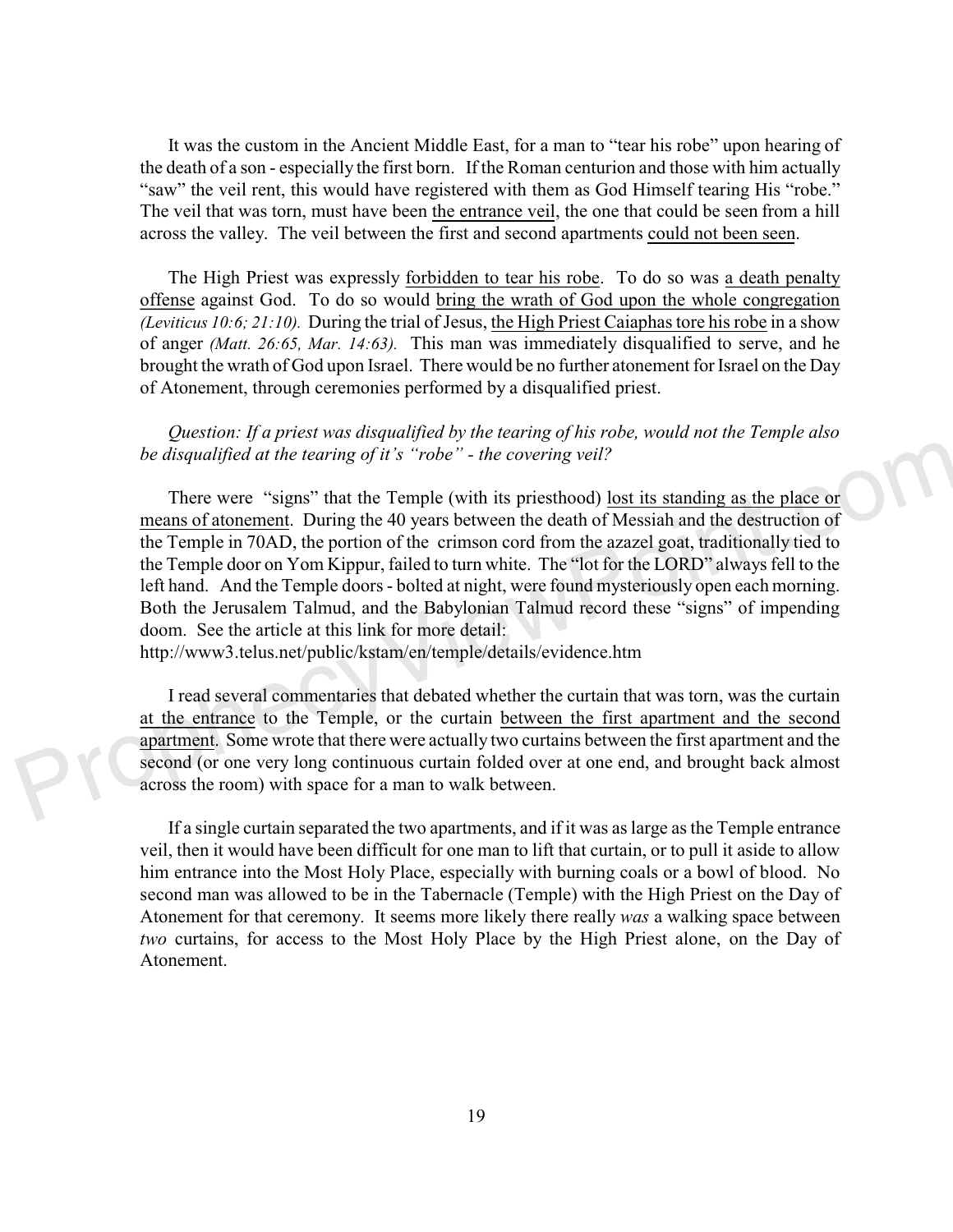King Herod had provided very rich materials for embellishment of the Temple. The curtain at the entrance into the Temple proper, was said to be some 60 feet high, 30 feet wide, and 3 to 4 inches thick. It would have been more like a deep carpet than a curtain. On this curtain "the heavens and the earth" were depicted. If this entrance veil was torn at the moment of Christ's death, and therefore had to be replaced, it could indeed be said that "heaven and earth" were passed away, thus fulfilling Christ's prophecy in Matthew 5:18.

The author of Hebrews begins in 4:14-16, presenting Yeshua as our "great High Priest who has passed through the heavens." He describes Yeshua as "the forerunner" and says that our hope "enters the Presence behind the veil" *(Heb. 6:19-20)*, where we also will enter one day. That Presence of course is the glory of the LORD, which left the Temple, just ahead of the Babylonian destruction *(Ezek. 10:4, 10:18, 11:23).* That glory never returned. No one knows to this day, were the Ark of the Covenant is hidden.

The Son of God is appointed as a better priest *(Heb. 7:11-18)*. As High Priest of a "New Covenant" *(Heb. 8:1-13; 9:11)* He enters into Heaven itself - "the true Tabernacle *(Heb. 9:12)* with His own blood as the offering. Believers are to have "confidence" to enter in the person of Christ - the "New and living way" *(Heb. 10:19-20)*. We enter through our belief in "His flesh" - "the veil" which was "torn" for us.

For a very scholarly article on the veils at the entrance to, and within the Temple, let me direct you to: http://www.etsjets.org/files/JETS-PDFs/49/49-1/JETS 49-1 97-114 Gurtner.pdf This well referenced article is titled "The Veil of the Temple in History and Legend" by Daniel M. Gurtner. I paraphrased a few ideas from that article.

# **Part V - Saved By Faith**

### WE ARE JUSTIFIED - BY FAITH IN YESHUA MESSIAH

Isaiah 53:11 "My righteous Servant shall justify many, For He shall bear their iniquities."

- Acts 13:38-39 "Therefore let it be known to you, brethren, that through this Man is preached to you the forgiveness of sins; and by Him everyone who believes is justified from all things from which you could not be justified by the law of Moses."
- Romans 3:28-30 "Therefore we conclude that a man is justified by faith apart from the deeds of the law, since there is one God who will justify the circumcised by faith and the uncircumcised through faith."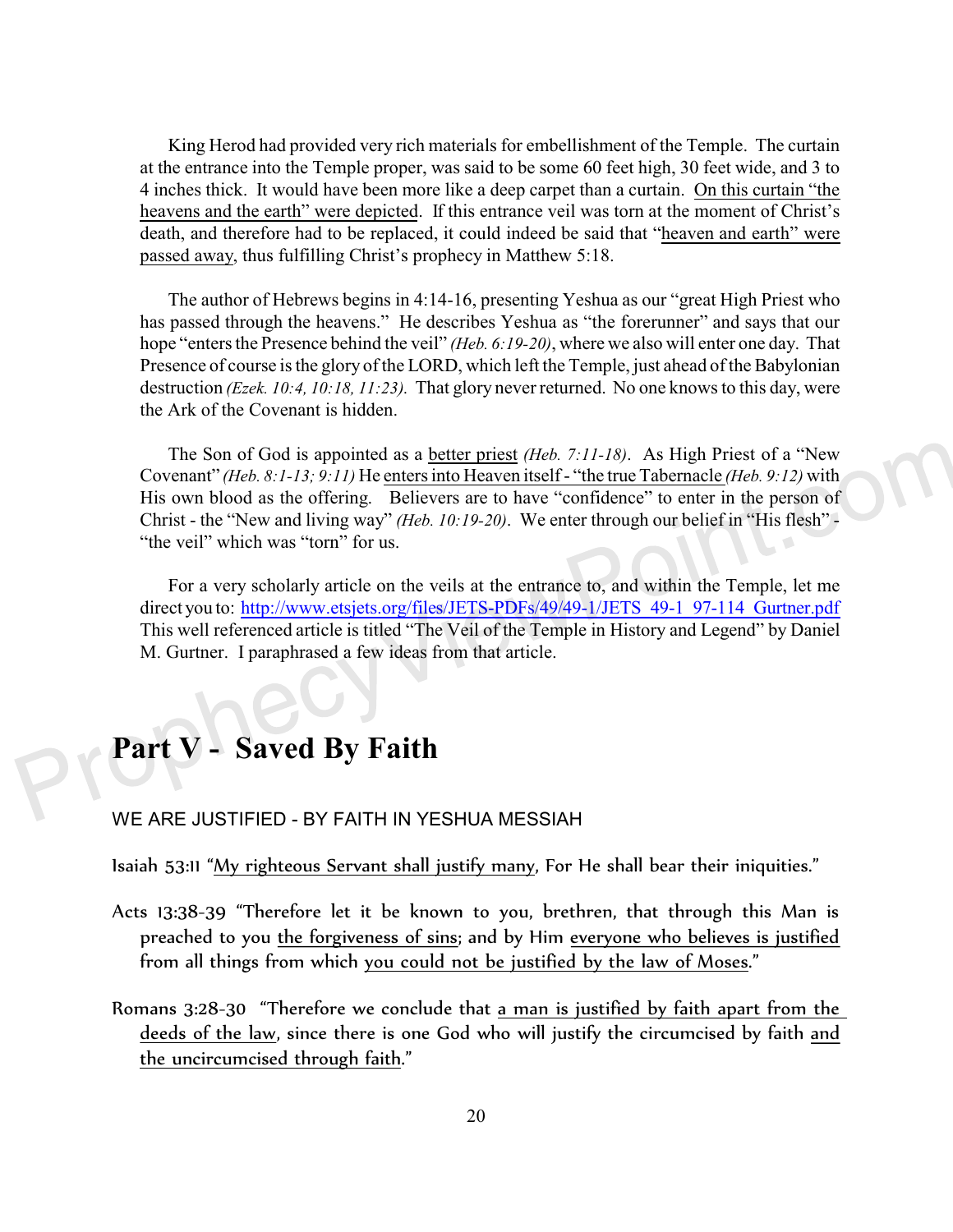- Romans 5:1 "Therefore, having been justified by faith, we have peace with God through our Lord Jesus Christ . . ."
- Galatians 3:8 "And the Scripture, foreseeing that God would justify the Gentiles by faith, preached the gospel to Abraham beforehand, saying, 'In you all the nations shall be blessed.'"
- Romans 5:18 "Therefore, as through one man's [Adam's] offense judgment came to all men, resulting in condemnation, even so through one Man's righteous act the free gift came to all men, resulting in justification of life."

## WE ARE FORGIVEN - BY FAITH IN JESUS CHRIST

- Ephesians 1:7 "In Him we have redemption through His blood, the forgiveness of sins, according to the riches of His grace . . ."
- Colossians 1:13-14 "He has delivered us from the power of darkness and conveyed us into the kingdom of the Son of His love, in whom we have redemption through His blood, the forgiveness of sins."
- 1 John 2:1 "My little children, these things I write to you, so that you may not sin. And if anyone sins, we have an Advocate with the Father, Jesus Christ the righteous."

## WE ARE SAVED - BY FAITH in YESHUA the MESSIAH

- Hebrews 7:25 "Therefore He is also able to save to the uttermost those who come to God through Him, since He always lives to make intercession for them."
- Ephesians 2:8 "For by grace you have been saved through faith, and that not of yourselves; it is the gift of God" . . ."
- Romans 1:16 "For I am not ashamed of the gospel of Christ, for it is the power of God to salvation for everyone who believes, for the Jew first and also for the Greek."
- Romans 10:4 "For Christ is the end of the law for righteousness to everyone who believes."

*Christ is the end of the sacrifices commanded in the Law, in order to obtain righteousness before God.*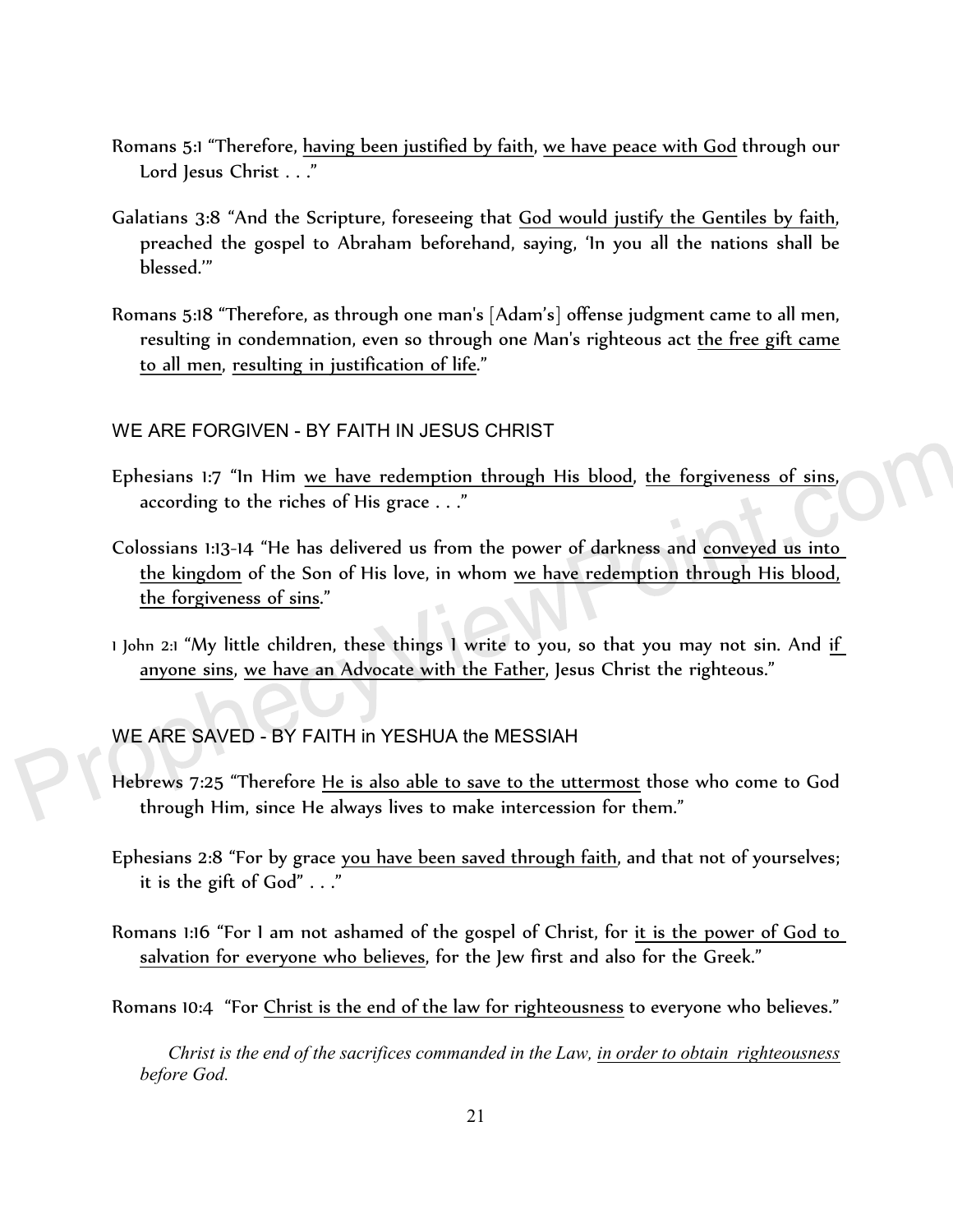*We no longer keep the Law of Ten Commandments in order to be justified. We keep it because we love Him - because He has written that Law in our hearts.* 

- Romans 10:10 "For it is with your heart that you believe and are justified, and it is with your mouth that you profess your faith and are saved." (NIV)
- 1 Thessalonians 5:9 "For God did not appoint us to wrath, but to obtain salvation through our Lord Jesus Christ."

## WE HAVE ACCESS TO GOD - THROUGH JESUS CHRIST

Ephesians 2:18 "For through Him we both have access by one spirit to the Father."

*"Both" - meaning Jew and Gentile, circumcised and uncircumcised.* 

- Ephesians 3:12 "in whom we have boldness and access with confidence through faith in Him."
- John 14:6 "Jesus said to him, 'I am the way, the truth, and the life. No one comes to the Father except through Me.'"

We are forgiven by faith, justified by faith, sanctified by faith, and saved by faith. We also have access to God our Father - by faith. There is NO FURTHER NEED for animal sacrifice. If I am saved, and I find forgiveness and peace *without* offering a sacrifice on the Mount, then why would I do such, unless/until commanded to do so, by the Glorious Christ returned. I think I'll just wait for Him.

Job lived about the same time as Moses. As priest of His family, he offered sacrifices regularly on behalf of his children. "It may be that my sons have sinned," He said. I reference this to show that Job understood sacrifice to be the means of expiation for sin - the way to forgiveness before God. The priests under Aaron were said to "make atonement" for the sinner, when they burned the "sin offering," and poured out the blood at the base of the Alter, or when they ate a portion of the meat and then entered the Tabernacle, thus carrying the record of the sacrifice into that Tent. The Day of Atonement ceremony, was especially said to "make atonement" for the High Priest and for Israel *(Exo. 30:10, Lev. 10:;17, Lev. 16:27)*.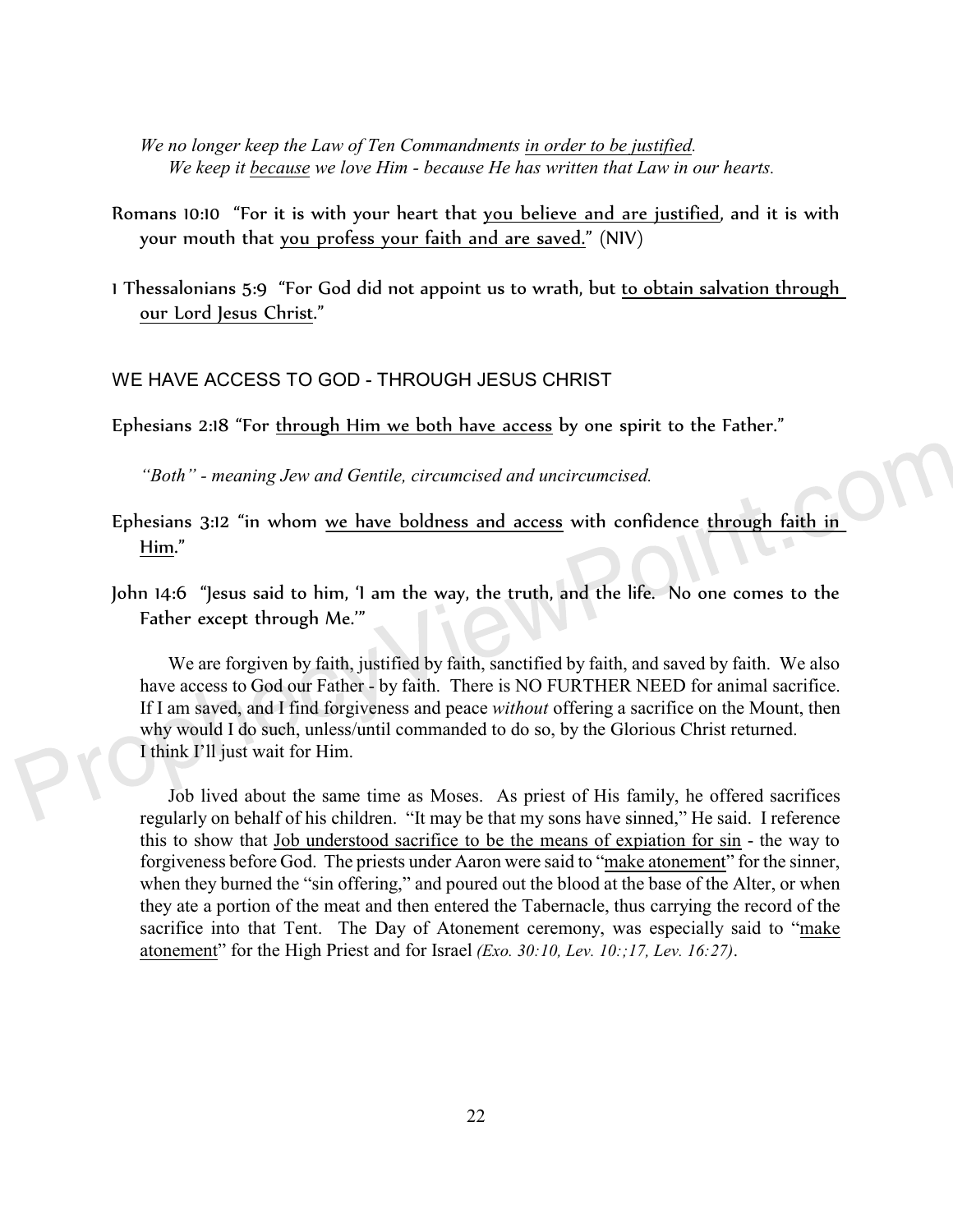Romans 5:11 "And not only so, but we also joy in God through our Lord Jesus Christ, by whom we have now received the atonement."

*The word translated as "atonement," means "reconciliation." Whenever you read the word "atonement" - think reconciliation. If we "have now received" the reconciliation, we do NOT need to offer an animal sacrifice in order to obtain it!* 

- Romans 5:10 "For if when we were enemies, we were reconciled to God through the death of His Son, much more, having been reconciled, we shall be saved by His life."
- 2 Corinthians 5:18 "Now all things are of God, who has reconciled us to Himself through Jesus Christ, and has given us the ministry of reconciliation."

*This is because we have been called to be priests.* 

## **Part VI Other Arguments for Continuing the Sacrifice of Animals**

## WHAT ABOUT THE OTHER SACRIFICES?

Many of those who teach the continuation of the sacrifices, say that Christ *was* our "sin offering" so we do not need to offer those sacrifices for sin, but there *were* other sacrifices which should be continued under the Law. They say that we can honor Christ as the one "sin offering" by discontinuing that particular offering but we need to continue to offer the other sacrifices because it is still "the Law."

oint.cor

I disagree with this position. **First**, because I believe that Christ was represented in *every* sacrifice. **Second**, because we are not under the "first covenant." **Third**, because the prophecy of Ezekiel's Temple (which Hebrew Roots and others point to as the Temple of the Millennium) includes some 13 commands for "sin offerings." It's all or nothing. You can't have it both ways. You cannot say, "no more sin offerings," and say you accept the literal interpretation of the Ezekiel's Temple prophecy vision.

Every time an Israelite brought a sin offering, he was also to bring a second animal for a "whole burnt offering." The two sacrifices together (with the priest as mediator) were to effect atonement, or reconciliation, for his violation of the Covenant Law. The sin offering was to acknowledge his sin, and the "whole burn offering" was to express his repentance and his desire to rededicate himself wholly to God. The second offering was in effect, re-establishing covenant.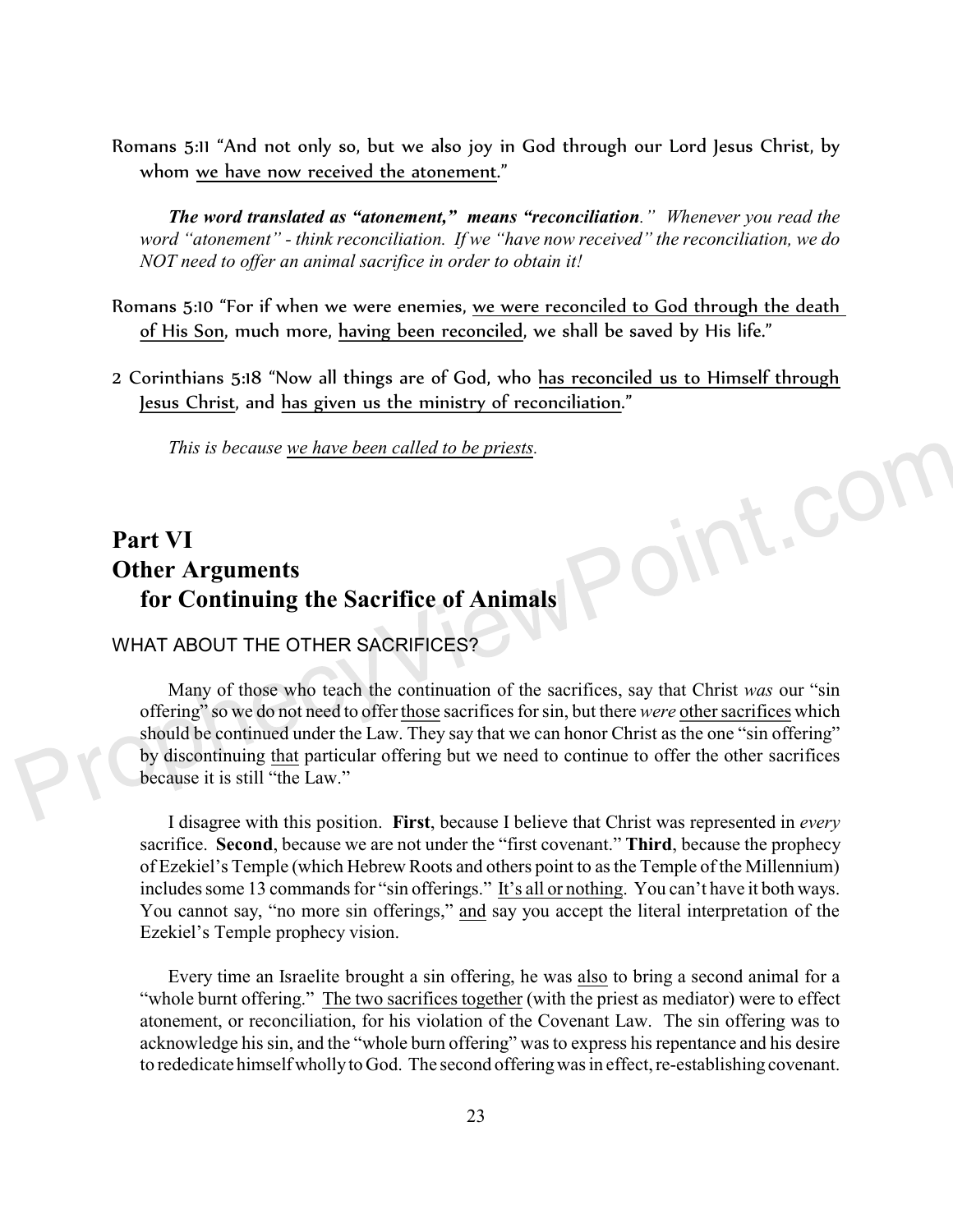As *they* re-established covenant with Yahweh through the "whole burnt offering," *we* enter in to the New Covenant through Jesus Christ. We are to present our own bodies "as living sacrifices" to God *(Rom. 12:1)*. We are to be "set apart" ("sanctified") completely - spirit, soul and body - just as Christ our example withheld nothing, to present Himself as the true "whole burnt offering" *(1Thess. 5:23)*.

Only a small portion of the "peace offering" was actually burned on the Alter. After the priest removed his allotted portion, what remained of this offering was shared with family, with the poor, and with the Levite (those not of the priesthood). The Passover Lamb *was* a "peace offering." Peace offerings were made at Feasts, and on other special occasions, such as a "marriage feast." The "peace offering" represented Jesus. "He is our peace" *(Eph. 2:14)*. Just as the ancient priests and people ate of the peace offering, we partake of Him, in the bread and the wine of the "Lord's supper" *(1Cor. 11:24)*. We are supposed to pray for forgiveness of sins, and rededicate ourselves to God, *before* we eat the emblems of the Lord's supper, just as ancient Israelites offered a "sin offering" before offering a "whole burnt offering," *before* they ate of the "peace offering."

Paul wrote, "For as often as you eat this bread and drink the cup, you proclaim the death of the Lord, until he comes"*(1Co 11:26 CJB)*. He did *not* say, "when you eat this Lamb." We commemorate the Passover today in a "new way" - without an animal sacrifice, because we already have *the* perfect sacrifice.

*NOTE: At my home we partake of the LORD's supper, only once each year*

 *- with the Passover meal.*

#### Argument:

THE AARONIC PRIESTHOOD WAS CONFIRMED FOREVER.

- Exodus 29:9 "And you shall gird them with sashes and tie headdresses on them; and the priesthood shall be theirs by a perpetual ordinance. You shall then ordain Aaron and his sons." (NRS)
- Numbers 25:11-13 "Phinehas the son of Eleazar, the son of Aaron the priest, has turned back My wrath from the children of Israel, because he was zealous with My zeal among them, so that I did not consume the children of Israel in My zeal. Therefore say, 'Behold, I give to him My covenant of peace; and it shall be to him and his descendants after him a covenant of an everlasting priesthood, because he was zealous for his God, and made atonement for the children of Israel.'"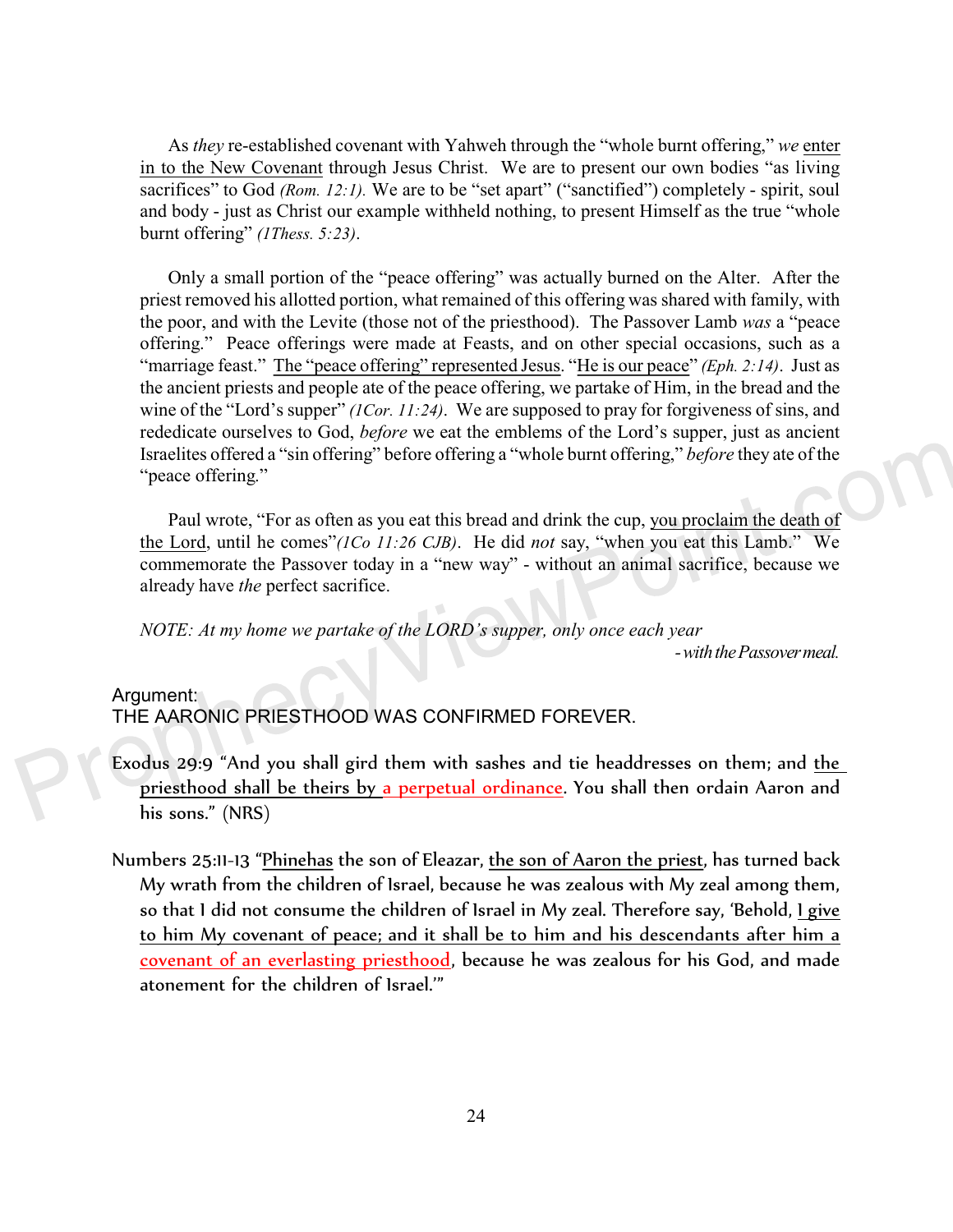Jeremiah 33:19-22 "And the word of the LORD came to Jeremiah, saying, 'Thus says the LORD: "If you can break My covenant with the day and My covenant with the night, so that there will not be day and night in their season, then My covenant may also be broken with David My servant, so that he shall not have a son to reign on his throne, and with the Levites, the priests, My ministers. As the host of heaven cannot be numbered, nor the sand of the sea measured, so will I multiply the descendants of David My servant and the Levites who minister to Me."'"

Aaron and his sons entered into a "blood covenant" with Yahweh on the day which began their consecration *(Lev. 8:22)*. They placed their hands on the head of "the second ram" and pledged obedience and faithfulness to Yahweh, on pain of death. So I would be quick to point out that only *faithful* sons of Aaron would continue as priests forever, under this Aaronic priestly covenant.

Not a single one of the Aaron's descendant priests obeyed perfectly. They *all* stand condemned to death without *the* One Offering that can cover their sins. The Covenant under which they served has been declared "obsolete." Those who sought the LORD in humility of heart will be forgiven, and will be delivered into the Kingdom of Messiah, where they *will* serve as priests, but as Melchizedek priests, which priesthood will include all of Israel redeemed.

By the time of Christ, the position of high priest was occupied by a Roman appointee. Annas and his five sons were imposters, appointed by the Romans. They were *not* descended from Aaron. **Israel had no legitimate high priest at that time**. The Day of Atonement ceremony would therefore have been unacceptable to God - leaving all of Israel still in their sins.

#### Answer:

## THE END OF THE AARONIC ORDER WAS PROPHESIED

At the foot of Mount Sinai, after most of Israel had broken the covenant by their worship of the golden calf idol, the LORD named **the Tribe of Levi** to serve the Sanctuary *(Exo. 32:26, Num. 1:50-53).* They stood with Moses against the "priests" and ring leaders of the rebellion. Within that tribe, Aaron and his descendants would serve as priests *(Exo. 40:11-15*).

Numbers 3:12 "Now, behold, I have taken the Levites from among the sons of Israel instead of every first-born, the first issue of the womb among the sons of Israel. So the Levites shall be Mine." (NAS)

THIS WAS A CHANGE OF THE PRIESTHOOD!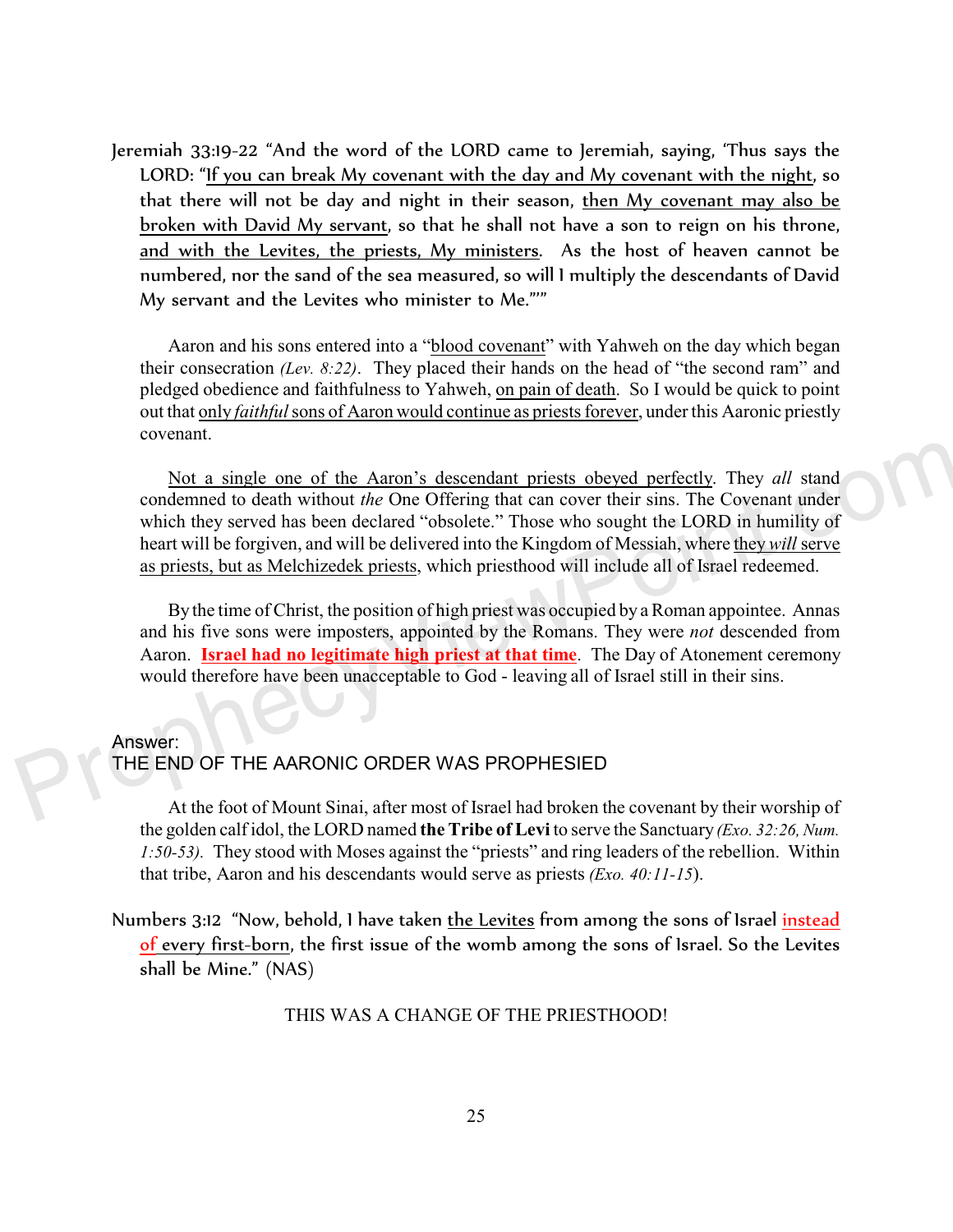*The Levite Aaronic priesthood was a temporary measure. It was Yahweh's response to the golden calf rebellion. The exclusive Levite/Aaronic priesthood would continue until Christ was consecrated to become THE High Priest before God.*

Exodus 40:13-15 "You [*Moses*] shall put the holy garments on Aaron, and anoint him and consecrate him, that he may minister to Me as priest. And you shall bring his sons and clothe them with tunics. <u>You shall anoint them</u>, as you anointed their father, that they may minister to Me as priests; for their anointing shall surely be an everlasting priesthood throughout their generations."

The consecration of priests involved sacrifices and anointing with blood. That anointing signified a blood covenant. Every priest entered into that blood covenant with Yahweh! Death would be the punishment for breaking this covenant (without sincere repentance)! **The LORD did not break His covenant. They did**.

Yes! The LORD appointed Aaron and his descendants to "an everlasting priesthood," but the house of Aaron did not continue in righteousness. Later descendants despised the LORD and abused their role as priests. Aaron's own sons disobeyed the LORD on the very day their consecration was complete.

During the time of Samuel, a man of God came to the High Priest Eli, with a prophecy and a curse. The LORD would bring an end to their priesthood. The promise to Aaron and his descendants was **a conditional blood covenant promise** - based upon their obedience to that covenant. By their actions, they despised that covenant! Their priesthood and their lives were forfeit!

1 Samuel 2:30-35 "Therefore the LORD God of Israel says: `I said indeed that your house and the house of your father [*Aaron*] would walk before Me forever.' But now the LORD says: 'Far be it from Me; for those who honor Me I will honor, and those who despise Me shall be lightly esteemed. Behold, the days are coming that I will cut off your arm and the arm of your father's house, [*Aaron's House*] so that there will not be an old man in your house [*a man of eligible age for the priesthood*]. And you will see an enemy in My dwelling place, despite all the good which God does for Israel. And there shall not be an old man in your house forever.

. . . Then I will raise up for Myself a faithful priest who shall do according to what is in My heart and in My mind. I will build him a sure house, and he shall walk before (Me) My anointed forever.'"

*The "faithful priest" would be Yeshua Messiah. God would "build Him a sure house" and He would walk before the LORD, as His anointed priest - forever (Psa. 110:4).*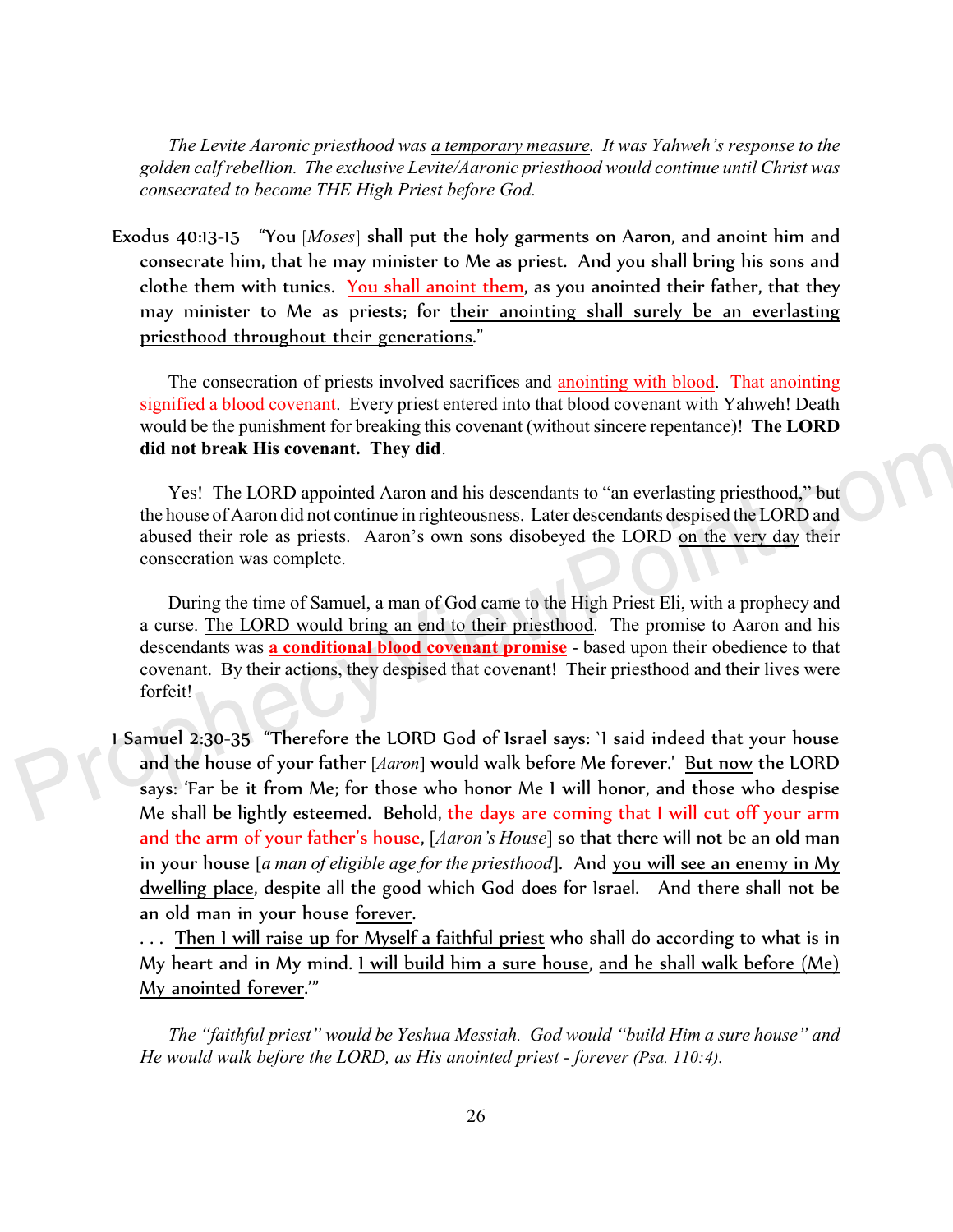*The LORD through His prophet said "You will see an enemy in My dwelling place." By the time of Christ, the priesthood was bought and sold. The high priest was a Roman political appointee, not even descended from Aaron.* 

*If you study your history - He was actually an Edomite (descended from Esau). The Maccabees were Edomites who had converted to Judaism many years before, at the point of a sword. They had revolted against Rome and then installed themselves as the priests and the kings. The wicked Annas with his sons, and his son in law - Caiaphas (the acting high priest of that moment) demanded that Jesus be crucified. Pilot complied in an effort to pacify the Jews. That said, I believe the final "enemy"of this prophecy will be the Antichrist of the last days, the "man of sin" who "sits as God in the temple of God, showing himself that he is God"(2Th. 2:4). The "abomination that causes desolation" will be set up in the rebuilt Temple of Jerusalem.* 

*A covenant, by definition, is a pledge, an agreement, a treaty, an understanding or obligation entered into by at least two individuals. The LORD is not bound to honor His covenant with those who despise Him, and violate (without repentance) the terms of that covenant.* 

- Deuteronomy 7:9 "Therefore know that the LORD your God . . . keeps covenant and mercy for a thousand generations with those who love Him and keep His commandments;"
- Psalm 25:10 "All the paths of the LORD are mercy and truth, To such as keep His covenant and His testimonies."

A DIRE WARNING - to the Priests

Malachi was the final prophet sent to Israel before the coming of Messiah. He prophesied some 430 years before Yeshua was born - many years after the return from the Babylonian captivity.

### Malachi 2:1-9

"And now, this commandment is for you, O priests. 2 'If you do not listen, and if you do not take it to heart to give honor to My name,' says the LORD of hosts, 'then I will send the curse upon you, and I will curse your blessings; and indeed, I have cursed them already, because you are not taking it to heart. 3 Behold, I am going to rebuke your offspring, and I will spread refuse on your faces, the refuse of your feasts; and you will be taken away with it. 4Then you will know that I have sent this commandment to you, that My covenant may continue with Levi," says the LORD of hosts. 5 "My covenant with him was one of life and peace, and I gave them to him as an object of reverence; so he revered Me, and stood in awe of My name. 6 True instruction was in his mouth, and unrighteousness was not found on his lips; he walked with Me in peace and uprightness, and he turned many back from iniquity.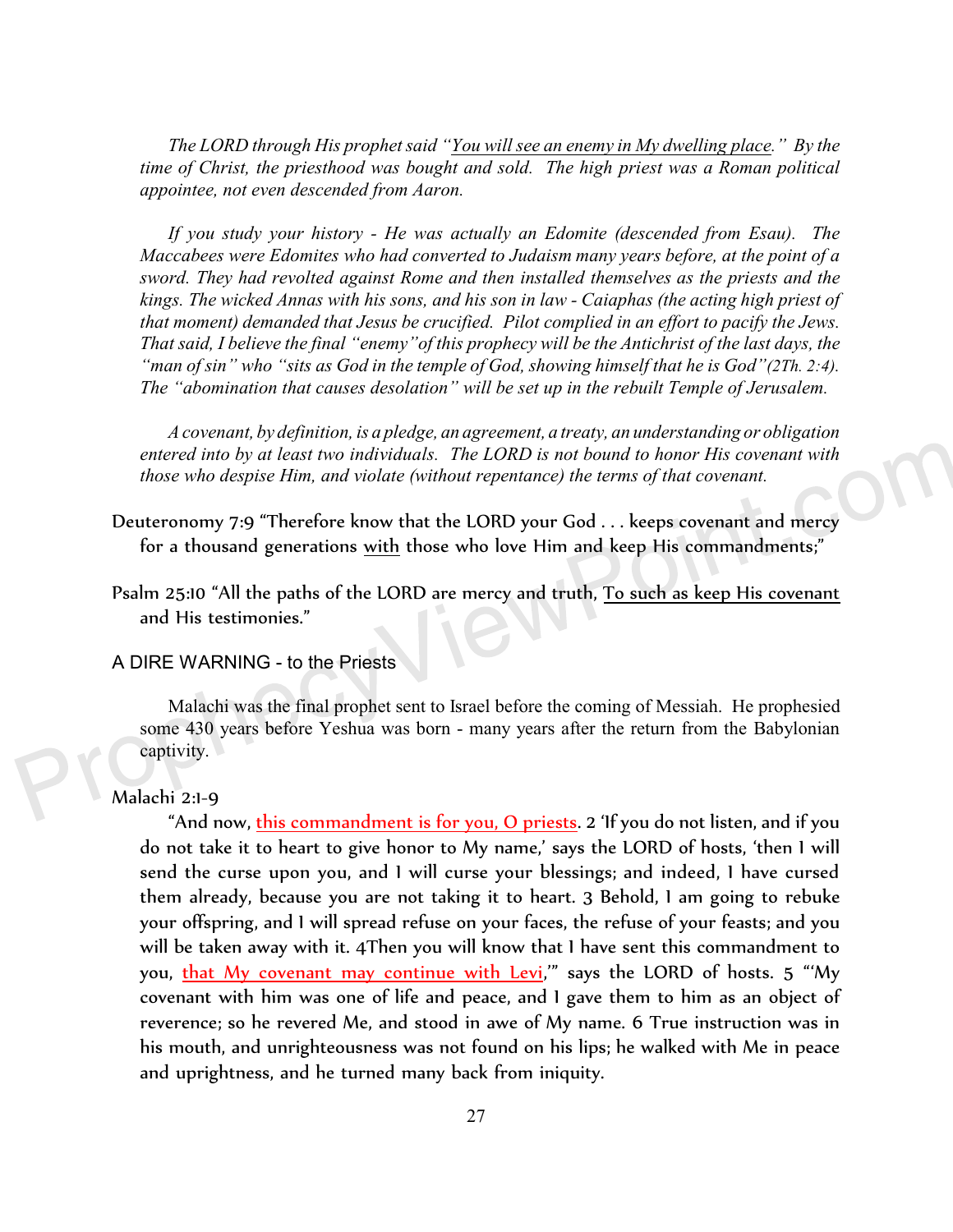Malachi 2:1-9 [continued] 7 For the lips of a priest should preserve knowledge, and men should seek instruction from his mouth; for he is the messenger of the LORD of hosts. 8 But as for you, you have turned aside from the way; you have caused many to stumble by the instruction; <u>you have corrupted the covenant of Levi</u>,'" says the LORD of hosts. 9 "'So I also have made you despised and abased before all the people, just as you are not keeping My ways, but are showing partiality in the instruction.'" (NAS)

*NOTE: The phrase "that My covenant may continue with Levi" strongly suggests the Levite priestly covenant was conditional. Corruption through disobedience (without repentance) would violate this covenant, leaving those priests subject to the LORD's curse for their rebellion. The word translated as "cursed" in the Torah of Moses, means "doomed to destruction."* 

## Argument: BELIEVING JEWS WERE STILL OFFERING SACRIFICES

We cannot deny it happened. The story was faithfully preserved in Acts Chapter 21, because it ended with Paul's arrest. At the end of his third missionary journey, Paul returned to Jerusalem for the Feast of Pentecost. He had apparently taken a Nazarite vow. He had his hair cut off some weeks before reaching the City *(Acts 18:18)*. *(See Numbers 6:2,5,9,18.)* 

**The LORD had given him several warnings along the route**, but Paul was determined. *(See Acts 20:22-23, Acts 21:4, & Acts 21:11.)*

Upon reaching Jerusalem Paul met with "James and all the elders" who joyfully told him of all the converts from the Jews who had come to belief in Yeshua as Messiah. These Jewish converts were "all zealous for the Law" *(Acts 21:20)*. Rather than explain to these Jews, that the law had been changed, Paul agreed to participate in the ritual.

- Acts 21:21 [James speaking] 'but they have been informed about you that you teach all the Jews who are among the Gentiles to forsake Moses, saying that they ought not to circumcise their children nor to walk according to the customs."
- Acts 21:22-24 [James continues] "What then? The assembly must certainly meet, for they will hear that you have come. Therefore <u>do what we tell you</u>: We have four men who have taken a vow. Take them and be purified with them, and pay their expenses so that they may shave their heads, and that all may know that those things of which they were informed concerning you are nothing, but that you yourself also walk orderly and keep the law."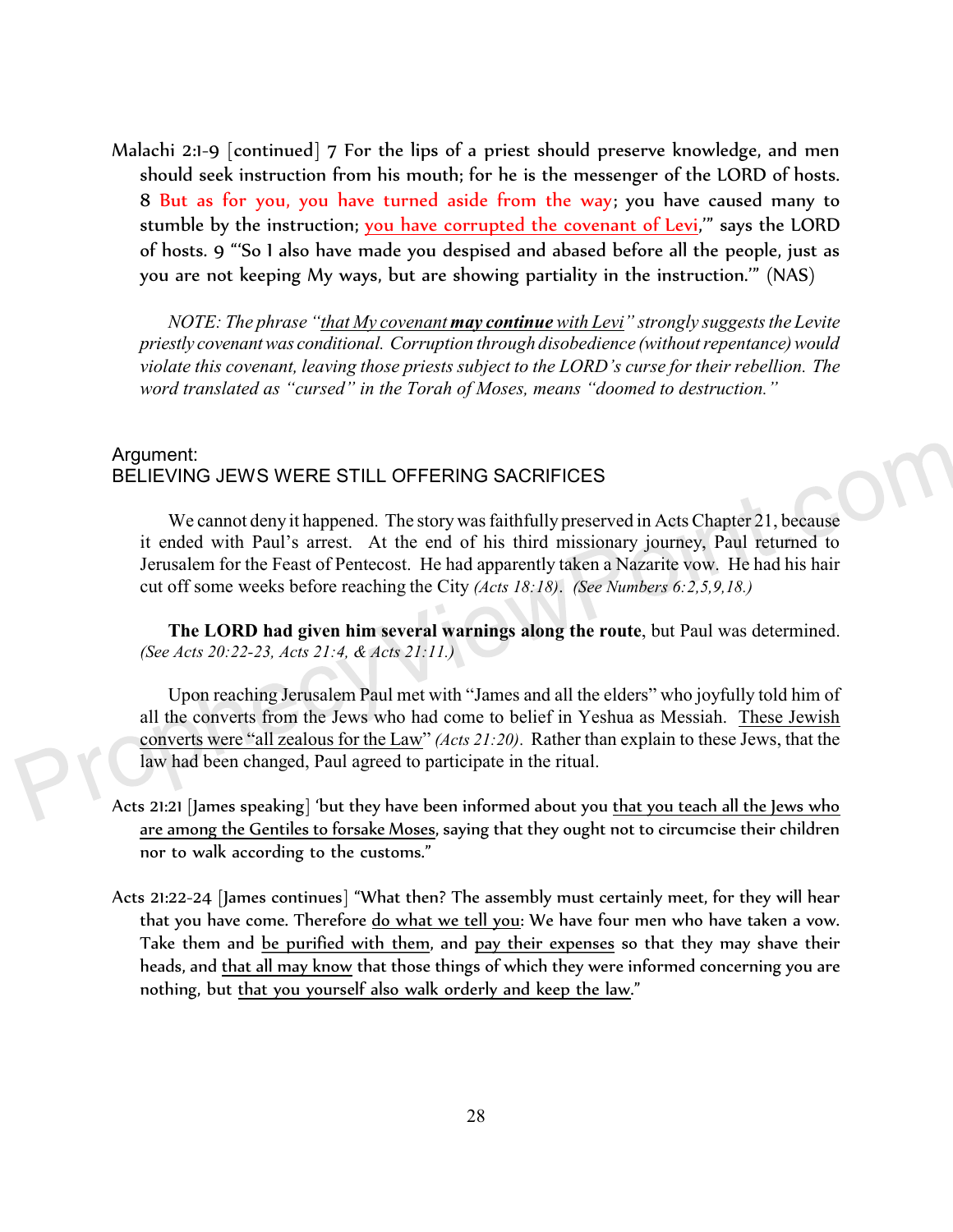There were several sacrifices involved in this process of purification. Paul went to the Temple, and paid the money for the sacrifices, but before they could complete the process of purification some of the Jews from Asia recognized Paul. A riot ensued, as they sought to kill him. From that day on Paul remained a prisoner.

**Why did Paul do as James directed?** Did he believe that the blood of animals really effected anything at all? Did he ignore the warnings sent by the LORD? Did he cross the line? Did he strike the rock twice? I believe the next verse gives the "simple answer."

## 1 Corinthians 9:20 "and to the Jews 1 became as a Jew, that 1 might win Jews; to those who are under the law, as under the law, that I might win those who are under the law;"

I think we must consider the possibility that Paul was going through the motions, in order to dispel prejudice against the Gospel, from the Jewish community. Was he right, to do this? God did allow him to be taken prisoner, which brought an end to his missionary journeys.

Paul makes it very clear that he did not regard himself as"under the law" *(Rom. 6:15)*. Some argue that Paul only meant that he did not consider himself "under" the Oral Torah of the Pharisees. I'm working on a study about Paul's use of the phrase "under the Law." So far, I've found that Paul used the words in at least three ways.

Acts 21:25 "But concerning the Gentiles who have believed, we wrote, having decided that they should abstain from meat sacrificed to idols and from [eating] blood and from what is strangled and from fornication." (NAU)

Are you starting to see why some in the Messianic Community are teaching that Jews are still obligated to keep the sacrificial law, and Gentiles are not. It is no wonder to me that the LORD *allowed* the Temple to be destroyed - just to end the confusion within the fledgling church.

I believe that a third Temple *will* be restored on the Mount - *before* the return of Christ in glory. Many will go there to offer sacrifice, but the LORD will not be there. An imposter will "sit in the Temple of God, showing himself that he is God" *(2Thess. 2:3-4)*. Please see the studies: "**[Another Temple](http://prophecyviewpoint.com/htdocs/40k-%20Another%20Temple.htm)**" and "**[Masterpiece of Deception](https://www.prophecyviewpoint.com/htdocs/18d-Israel-Part%20IV%20-%20Masterpiece%20of%20Deception.htm)**."

#### COLOSSIANS 2:14 and DANIEL 9:24-27

cannot be used to prove the end of sacrifices.

I agree. I would never use them in that way. Daniel's prophecy of "the prince who is to come" - who "shall bring an end to sacrifice and offering," most probably describes the actions of a coming Antichrist. We just don't know yet. Daniel was told to "seal up" his writings until "the time of the end."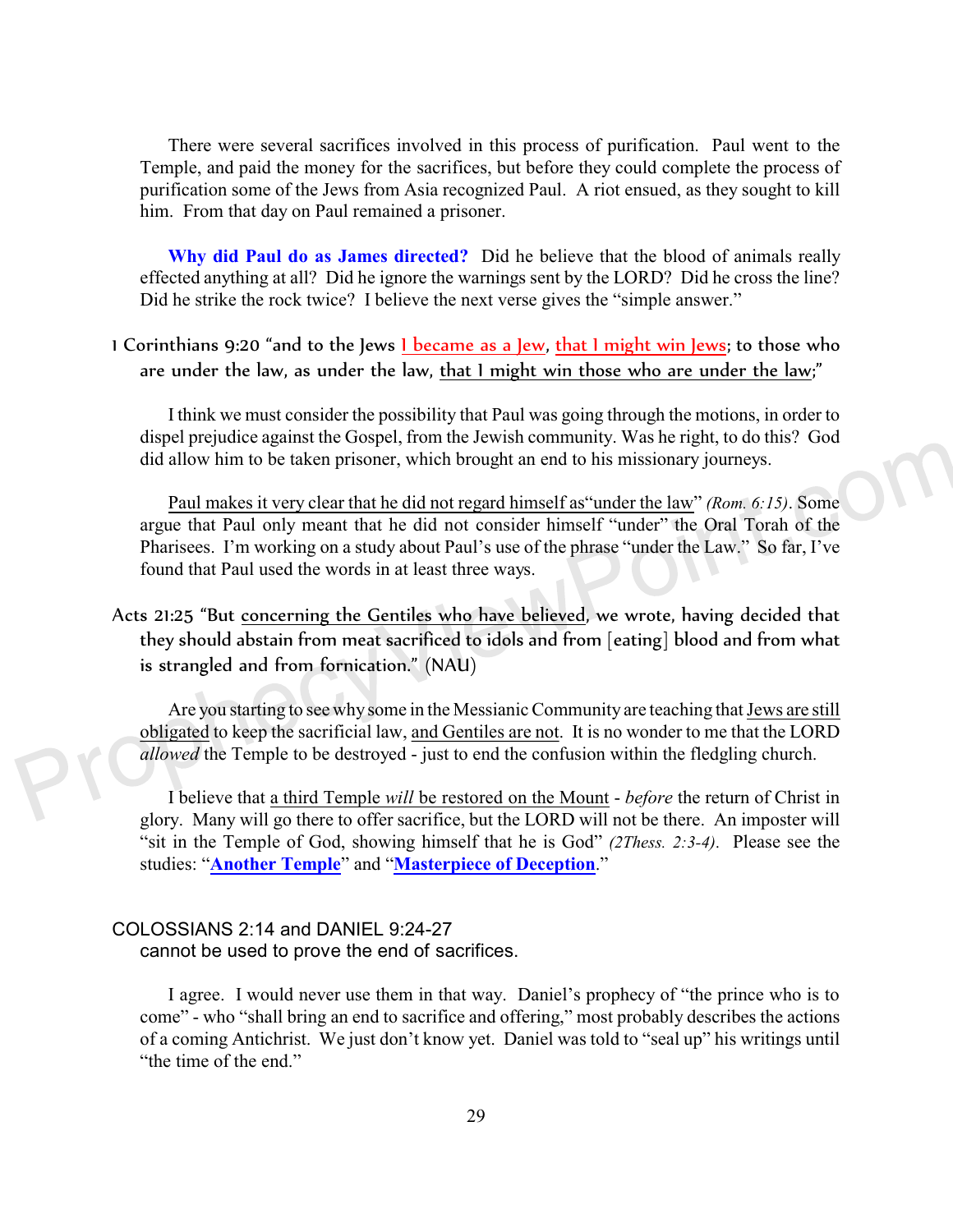*NOTE: The"prince" who would "bring an end to sacrifice and offering" appears to be an evil ruler who will destroy the Temple along with the entire [old] City.*

Colossians 2:14 explains that the "charges against us" were nailed to His cross. God "made Him who knew no sin to be sin for us" *(2Co 5:21)*. "The Lord has laid on Him, the iniquity of us all" *(Isa. 53:4)*.

See studies: "**[A Debt Paid](http://prophecyviewpoint.com/htdocs/40fba-A%20Debt%20Paid.htm)**" and "**[The Curse of the Law](http://prophecyviewpoint.com/htdocs/40e-The%20Curse%20of%20the%20Law.htm)**."

Paul wrote, "*let no man judge you* in meat (offerings) or drink (offerings), or regarding a feast, or a new moon or sabbaths which are a shadow of things to come, but the substance is of Christ" *(Eph. 2:16-17)*. Paul is definitely writing about the sacrifices and offerings which were brought to the Temple at the Feasts of the LORD.

Believers in Christ kept the Feasts in a new way, without animal sacrifices, and without the mandated journey to Jerusalem. The Feasts and offerings at the Temple were only a shadow, pointing forward to the work of Christ. At my home, we commemorate the Feasts. We do not say that we "keep" them. They were an amazing and accurate prophecy, which is not yet finished. The Fall Feasts have yet to be fulfilled.

## IF a TEMPLE is RESTORED - before Christ returns

The destruction of the Temple and the City of Jerusalem in 70AD by the Roman General Titus, certainly brought an end to sacrifices, which has lasted some 1947 years, longer than all the Tabernacles and Temples of Yahweh stood. The LORD allowed that destruction, perhaps to wean His people away from that system.

Let's say that a Temple of Yahweh *is* restored on the Mount at Jerusalem *before* Christ returns in glory. What then for believers in Yeshua as Messiah? Should they travel to the Mount to offer sacrifice? Should they confess their sins over the head of an animal?

The male head of household, was to place his hands on the head of the animal while confessing his own sins and those of his family. Then he was to slit the throat of the animal. This was all to be done while standing next to the Alter "before the LORD" in the Courtyard. Women were not allowed into that Court. Uncircumcised men were not allowed into that Court.

If the current nation of Israel were to gain control of the Mount and raise up a Temple to Yahweh, would they not *also* put up walls to KEEP OUT the uncircumcised (and women)? **How could a believer in Yeshua get into that Courtyard?** Even if he *was* physically circumcised, he would not be admitted unless his circumcision certified by a Jewish Rabbi.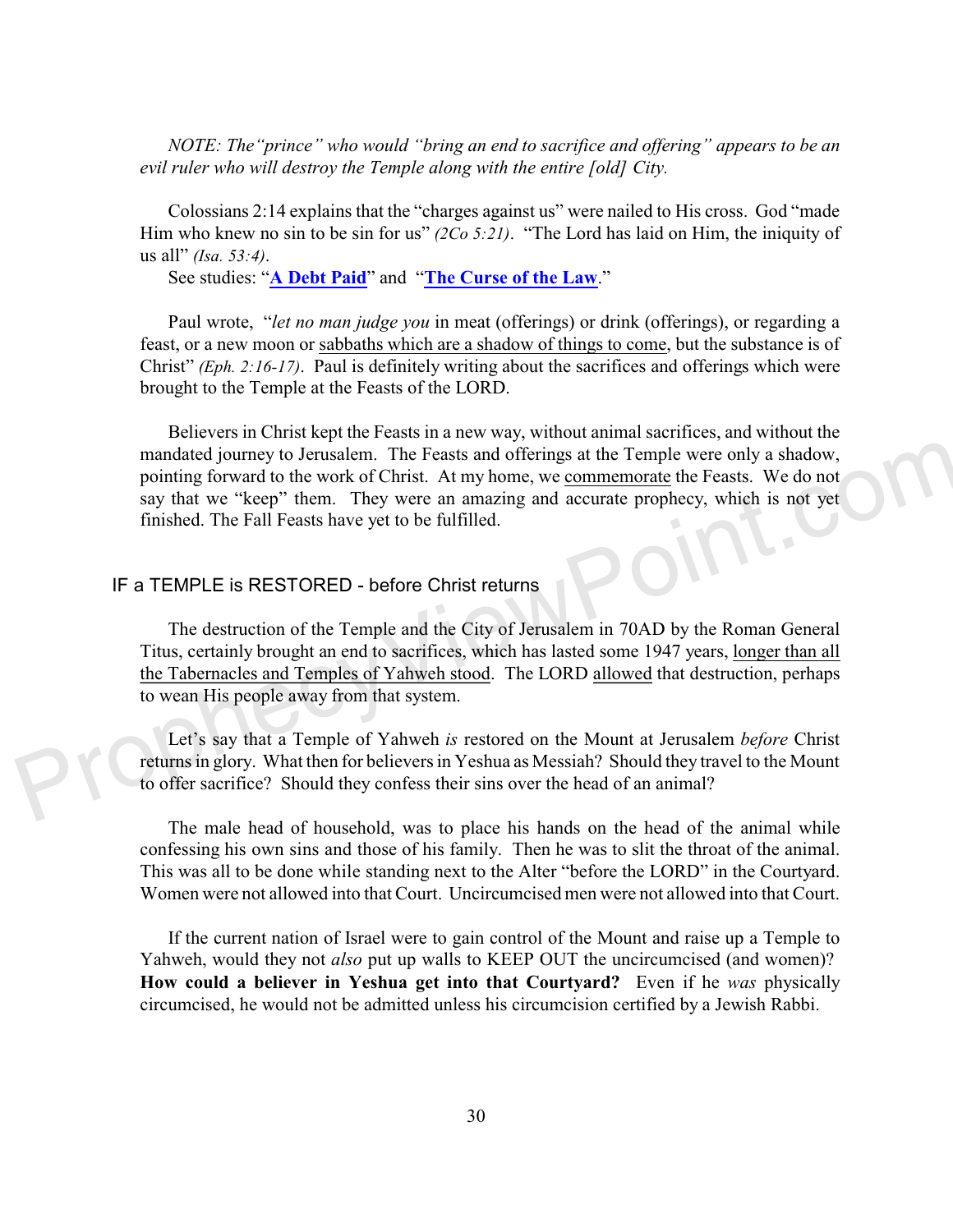In order to convert to Judaism one must renounce Jesus as the Christ. What if the guard at the entrance gate says you may not enter until you audibly renounce Jesus of Nazareth as Messiah? What would you do? I had one fellow tell me that he would go over to the Mount of Olives, so that he could watch. I'm sorry. Watching does not fulfill the Law.

#### EZEKIEL'S TEMPLE PROPHECY

Many site the prophecy of Ezekiel's Temple, saying that animal sacrifice will be restored in the Kingdom of Messiah. The "sin offering" or "trespass offering" is mentioned some 13 times in connection with that Temple. The "daily" is mentioned - which was *also* a "sin offering." The "burnt offering" and the "peace offering" are mentioned even more often in that prophecy.

In this Temple prophecy, ONLY "sons of Zadok" may actually enter that Temple *(Ezek. 40:46, Ezek. 43:19, Ezek. 44:15, Ezek. 48:11).* That leaves out Aaron, Eleazar and Phinehas, and several other faithful high priests.

One wonders just who will be "high priest" of this coming Messianic Temple. There should be no high priest - other than Yeshua Messiah. Assuming Christ can only be a priest in the heavenly realm *(in their view)*, one wonders who will be high priest of this Temple, seen by Ezekiel in vision. You see why I ask the question.

*NOTE: Zadok and his sons were faithful to King David, during the rebellion of Absalom (See 2 Samuel, 2 Kings, and 2 Chronicles). I personally believe the Zadok priests of Ezekiel's vision were a TYPE, symbolizing all faithful priests - whether of the Aaronic or the Melchizedek order.*

There are some "strange" **commands concerning the priesthood**, in this Temple prophecy, assuming it will be the Messianic Kingdom Temple. They are not to touch a "dead body" except immediate family *(Ezek. 44:25).* They are not to eat anything "torn by wild animals" or anything that "dies of itself" *(Ezek. 44:31).* Wait a minute! I thought the "lion will lie down with the calf, and the wolf with the lamb" *(Isa. 11:6).* What "wild" animals? The priests are not to marry widows or divorced women, but only virgins of Israel *(Ezek. 44:22).* Marry? I thought that "in the resurrection they do not marry nor are given in marriage" *(Matt. 22:30)*.

You see what I mean! If this is the Millennium Temple AFTER the Second Coming, there should be no "wild animals" or "marriage" or anything that "dies of itself." And if you read closely, you will realize that Ezekiel's Temple is empty inside, except for an "alter" made entirely "of wood." It is five-and-a-quarter feet high and three-and-a-half feet wide (*Eze 41:22 CJB*) .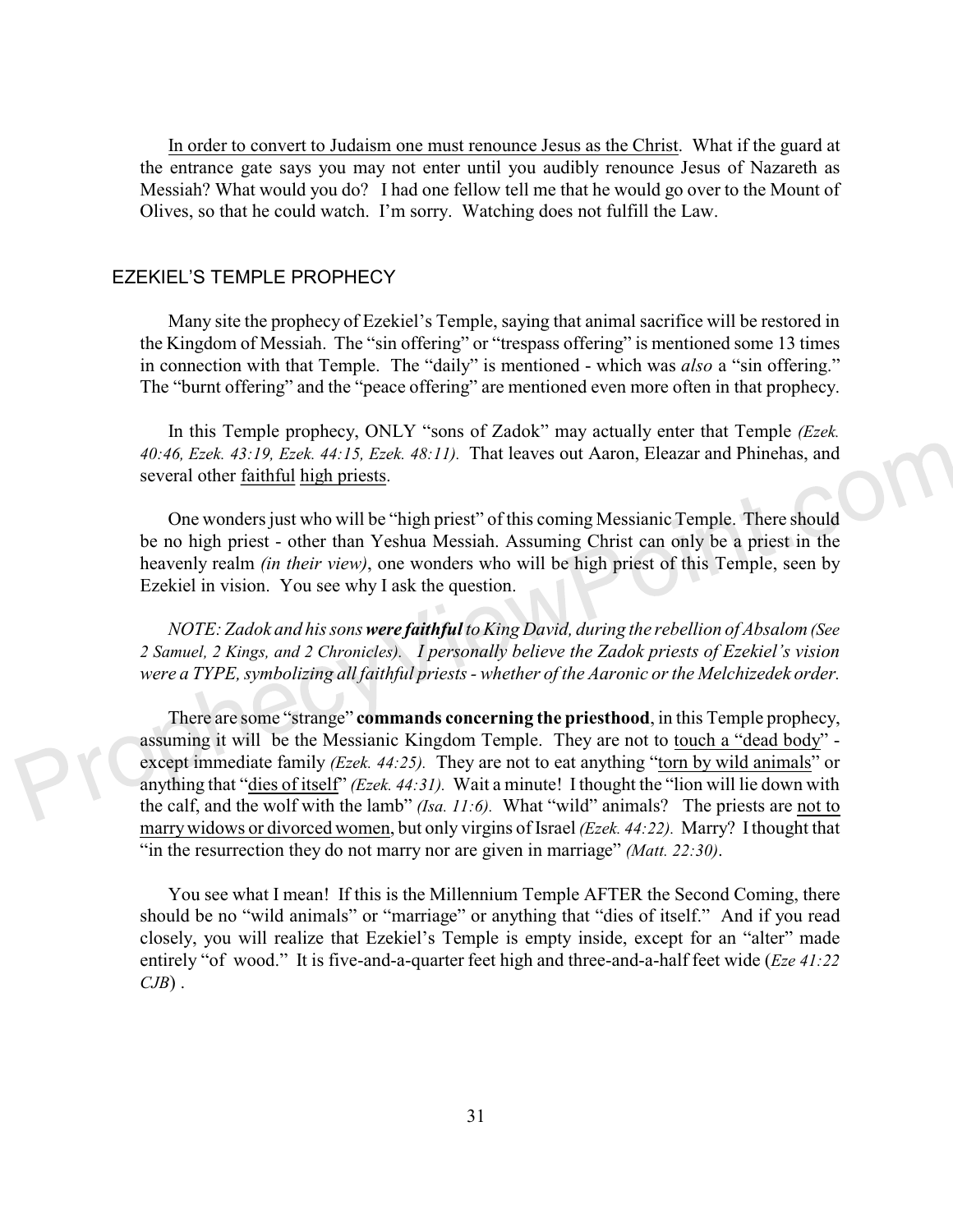I personally believe that Ezekiel's Temple vision was a prophecy given in symbols. The "sons of Zadok" represent the redeemed who will become "priests of God and of Christ" *(Rev. 20:6)*. They are faithful to God's anointed King, just the Sons of Zadok were faithful to King David. The "sacrifices" *and* "the prince" *both* represent Yeshua Messiah. The "people of the land" represent those raised at the end of the 1000 years (the  $7<sup>th</sup>$  millennium) as "the rest of the dead." They will be governed and taught by the LORD's priests.

Ezekiel was a captive in Babylon. The LORD confirmed Ezekiel in the eyes of the people, when other prophecies he had been given, came to pass. If Ezekiel had been shown the New Temple, *without* the animal sacrifices, the people would have abandoned those sacrifices when they returned to rebuild at the end of the 70 years captivity. But it was not yet time. The True Lamb had not yet been "offered." The prophecy of Ezekiel's Temple was given in symbols because it was not yet time to abandon the sacrifice of animals. The acted prophecy had to continue.

A very interesting detail of the prophecy, concerns the location of Ezekiel's Temple outside the City of Jerusalem. This would fulfill the New Covenant command "let us go forth to Him, outside the camp, bearing His reproach" *(Hebrews 13:13)*.

*NOTE: When the Jews returned from Babylon to rebuild their Temple, the built it inside the City of Jerusalem.*

## NO PLEASURE IN SACRIFICES

Hebrews 10:8 "Previously saying, 'Sacrifice and offering, burnt offerings, and offerings for sin You did not desire, nor had pleasure in them' (which are offered according to the law)"

Hebrews 10:5 "Therefore, when He came into the world, He said: 'Sacrifice and offering You did not desire, But a body You have prepared for Me.'"

If the LORD had no pleasure in sacrifices or burnt offerings, *before* His own Son died in fulfillment of that prophecy, what would make us think He will find pleasure in those things when His Son is ruling as King on this earth?

Some are teaching that animal sacrifices will be used as a "teaching tool" until everyone has learned the story of Messiah's death, after which time they will be discontinued. I wonder. If you and I can "understand" the story of Messiah's death, without actually killing an animal, why would others need this teaching tool? Perhaps the LORD can show a holographic video.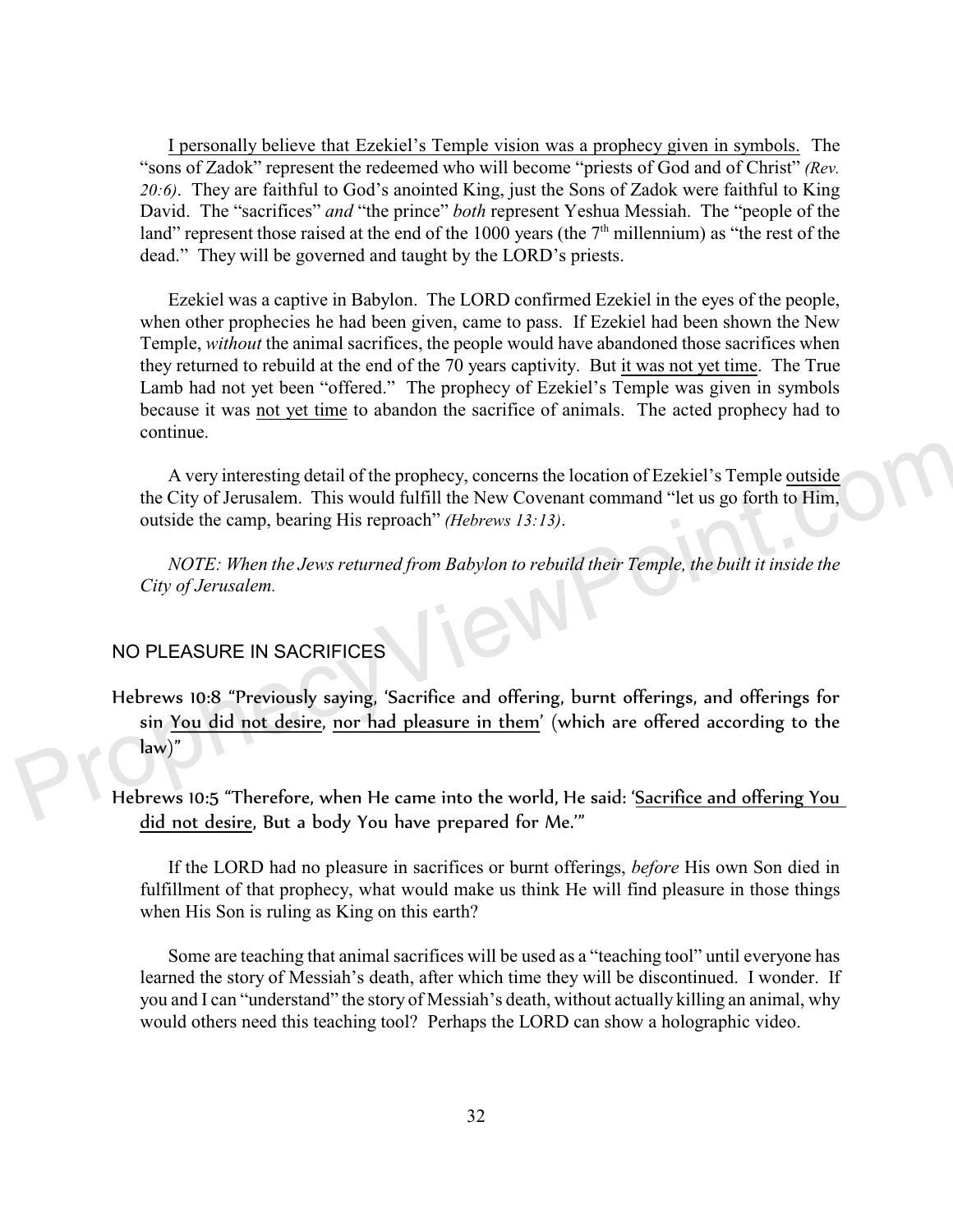Isaiah 11:9 "They will not hurt or destroy anywhere on my holy mountain, for the earth will be as full of the knowledge of ADONAI as water covering the sea" (CJB).

I have shared with you my reasons for believing that the sacrifice of animals should now be regarded as "obsolete" - as a means to reconciliation with God our Father.

Every person may freely receive forgiveness and justification simply by calling upon the Father to forgive, in the name of Yeshua Messiah, through faith in His Name with repentance.

> *We pray this study will prove a blessing. Prophecy Viewpoint*

## **[Click Here to Rate This Study](https://form.jotform.com/212163483524149)**

RELATED STUDIES

| <b>Ezekiel's Temple</b><br><b>The New Jerusalem</b>                                        |                          |                                              |  |  |  |
|--------------------------------------------------------------------------------------------|--------------------------|----------------------------------------------|--|--|--|
| <b>An Ancient Prophecy</b>                                                                 | <b>Two Covenants</b>     | The Change of the Priesthood,                |  |  |  |
| <b>Circumcision - Under the New Covenant</b><br>The Curse of the Law<br><b>A Debt Paid</b> |                          |                                              |  |  |  |
| <b>Another Temple?</b><br><b>The Ten Commandments - Under the New Covenant</b>             |                          |                                              |  |  |  |
| <b>Old Testament Grace - New Testament Law</b><br><b>A Yoke of Bondage</b>                 |                          |                                              |  |  |  |
| The Only Way                                                                               | <b>Worthy of Worship</b> | <b>The Golden Bowl - Zechariah Chapter 4</b> |  |  |  |